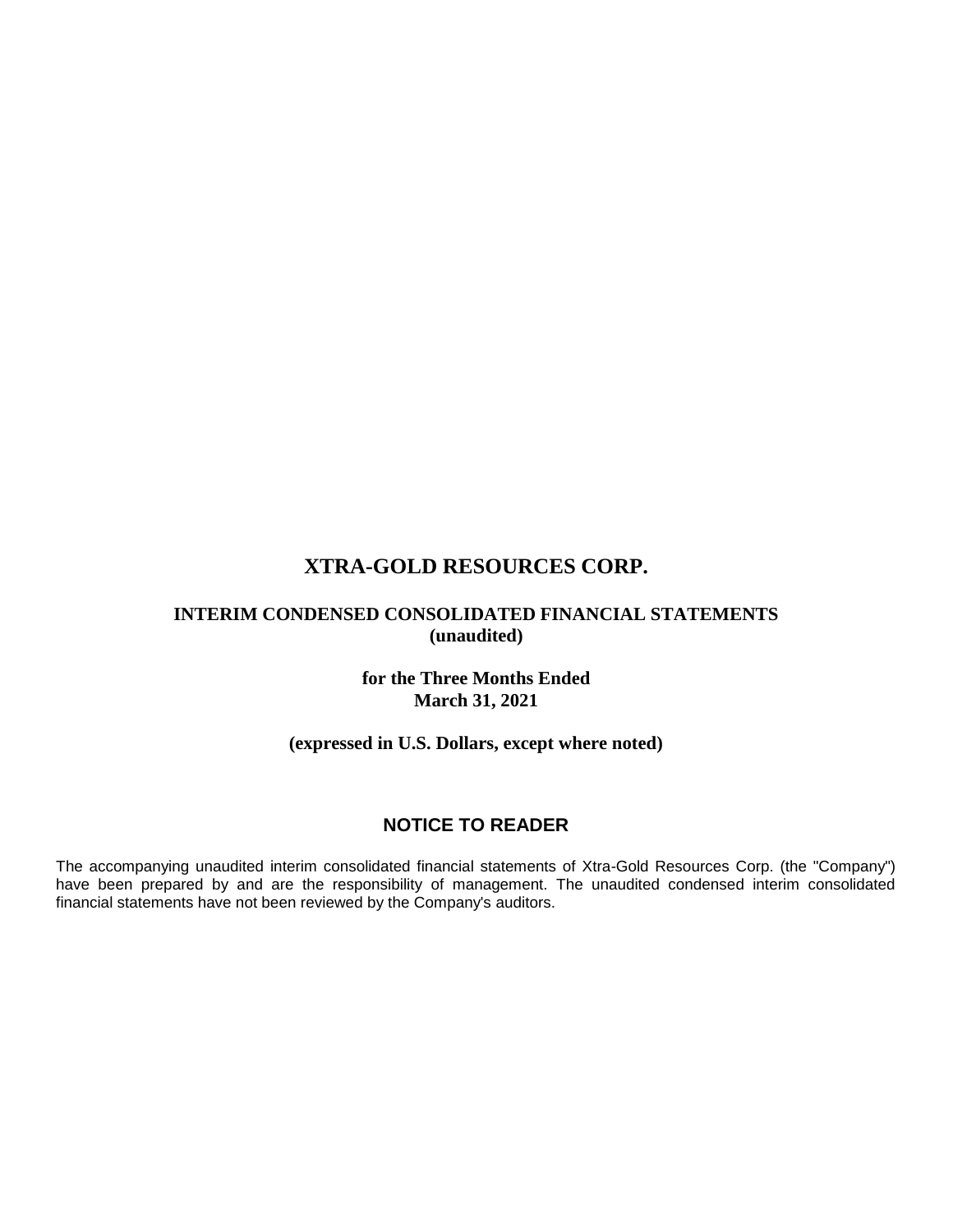# **INDEX TO FINANCIAL STATEMENTS**

|                                                                                                                | .              |
|----------------------------------------------------------------------------------------------------------------|----------------|
| Condensed Consolidated Balance Sheets as of March 31, 2021 (unaudited) and December 31, 2020                   |                |
| Condensed Consolidated Statements of Operations for the three months ended March 31, 2021 and 2020 (unaudited) | $\mathcal{L}$  |
| Condensed Consolidated Statements of Equity (unaudited)                                                        | 3              |
| Condensed Consolidated Statements of Cash Flows for the three months ended March 31, 2021 and 2020 (unaudited) | $\overline{4}$ |
| Notes to the Condensed Consolidated Financial Statements (unaudited)                                           | 5.             |

# **Page**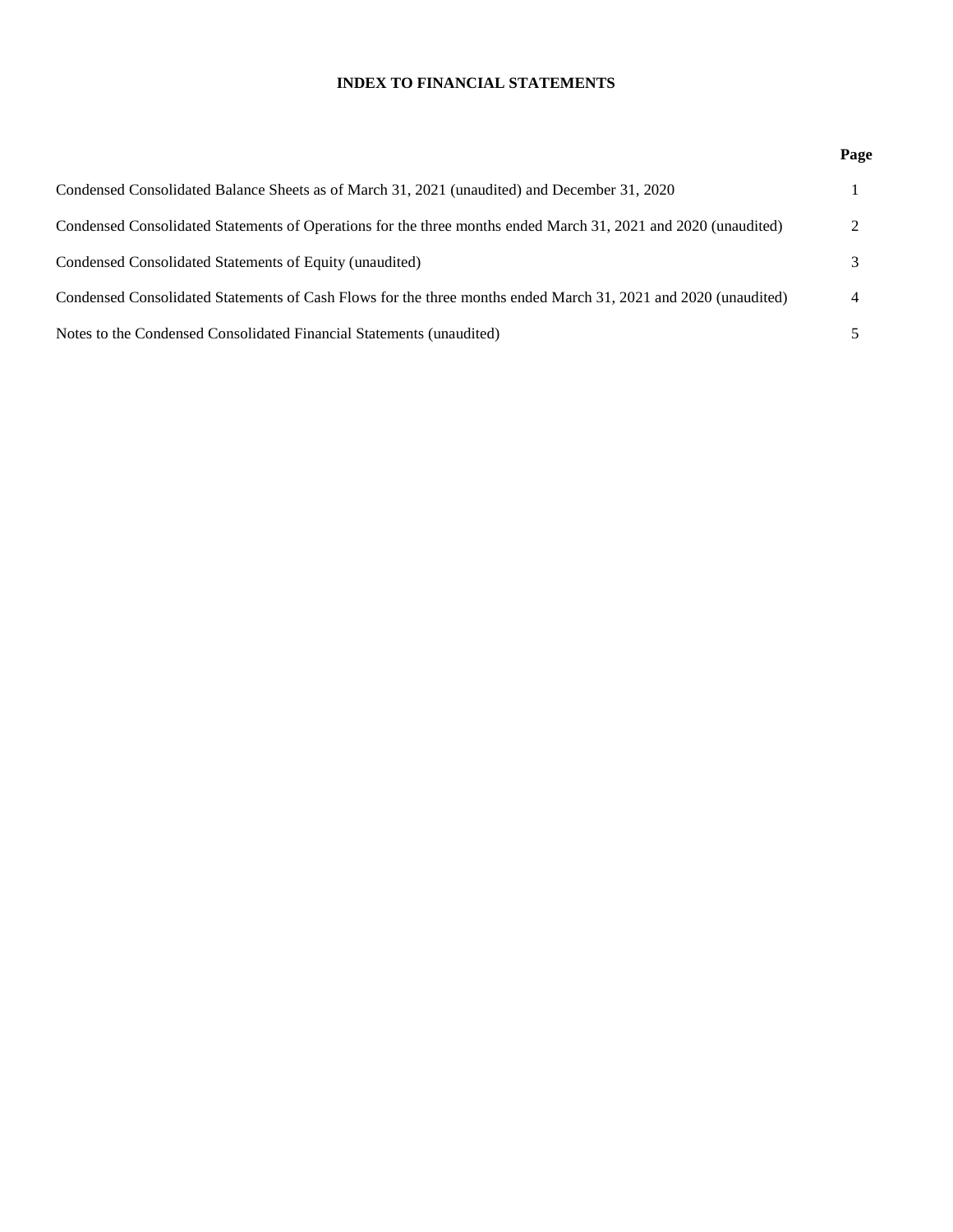# CONSOLIDATED BALANCE SHEETS

(Unaudited) (Expressed in U.S. Dollars)

|                                                                                                               | (Unaudited)             |                                                                              |
|---------------------------------------------------------------------------------------------------------------|-------------------------|------------------------------------------------------------------------------|
| <b>ASSETS</b>                                                                                                 |                         |                                                                              |
| <b>Current</b>                                                                                                |                         |                                                                              |
| Cash and cash equivalents                                                                                     | \$6,674,232             | \$4,451,256                                                                  |
| Investment in trading securities, at fair value cost of \$2,305,357 (December 31,                             |                         |                                                                              |
| 2020 - \$1,197,477) (Note 4)                                                                                  | 2,865,193               | 2,345,984                                                                    |
| Receivables and other assets                                                                                  | 161,060                 | 100,605                                                                      |
| Inventory                                                                                                     | 532,416                 | 841,978                                                                      |
| <b>Total current assets</b>                                                                                   | 10,232,901              | 7,739,823                                                                    |
| <b>Restricted cash (Note 7)</b>                                                                               | 296,322                 | 296,322                                                                      |
| <b>Equipment</b> (Note 5)                                                                                     | 602,576                 | 570,375                                                                      |
| Mineral properties (Note 6)                                                                                   | 734,422                 | 734,422                                                                      |
|                                                                                                               |                         |                                                                              |
| <b>TOTAL ASSETS</b>                                                                                           | \$11,866,221            | \$9,340,942                                                                  |
| <b>LIABILITIES AND EQUITY</b>                                                                                 |                         |                                                                              |
| <b>Current</b>                                                                                                |                         |                                                                              |
| Accounts payable and accrued liabilities                                                                      | \$ 773,720              | \$<br>286,422                                                                |
|                                                                                                               | 131,140                 | 140,397                                                                      |
|                                                                                                               |                         |                                                                              |
| Asset retirement obligation (Note 7)<br><b>Total current liabilities</b>                                      | 904,860                 |                                                                              |
| <b>Total liabilities</b>                                                                                      | 904,860                 | 426,819<br>426,819                                                           |
|                                                                                                               |                         |                                                                              |
| <b>Equity</b><br>Capital stock (Note 8)<br>Authorized - 250,000,000 common shares with a par value of \$0.001 |                         |                                                                              |
| Issued and outstanding                                                                                        |                         |                                                                              |
| 46,899,917 common shares (December 31, 2020 - 46,817,017 common shares)                                       | 46,900                  |                                                                              |
| Additional paid in capital                                                                                    | 31,973,550              |                                                                              |
| Shares in treasury                                                                                            | (49,060)                |                                                                              |
| Accumulated deficit                                                                                           | (20,892,469)            |                                                                              |
|                                                                                                               |                         |                                                                              |
| <b>Total Xtra-Gold Resources Corp. stockholders' equity</b><br>Non-controlling interest                       | 11,078,921<br>(117,560) | 46,817<br>31,998,045<br>(4, 857)<br>(22, 813, 141)<br>9,226,864<br>(312,741) |
| <b>Total equity</b>                                                                                           | 10,961,361              | 8,914,123                                                                    |

Director Director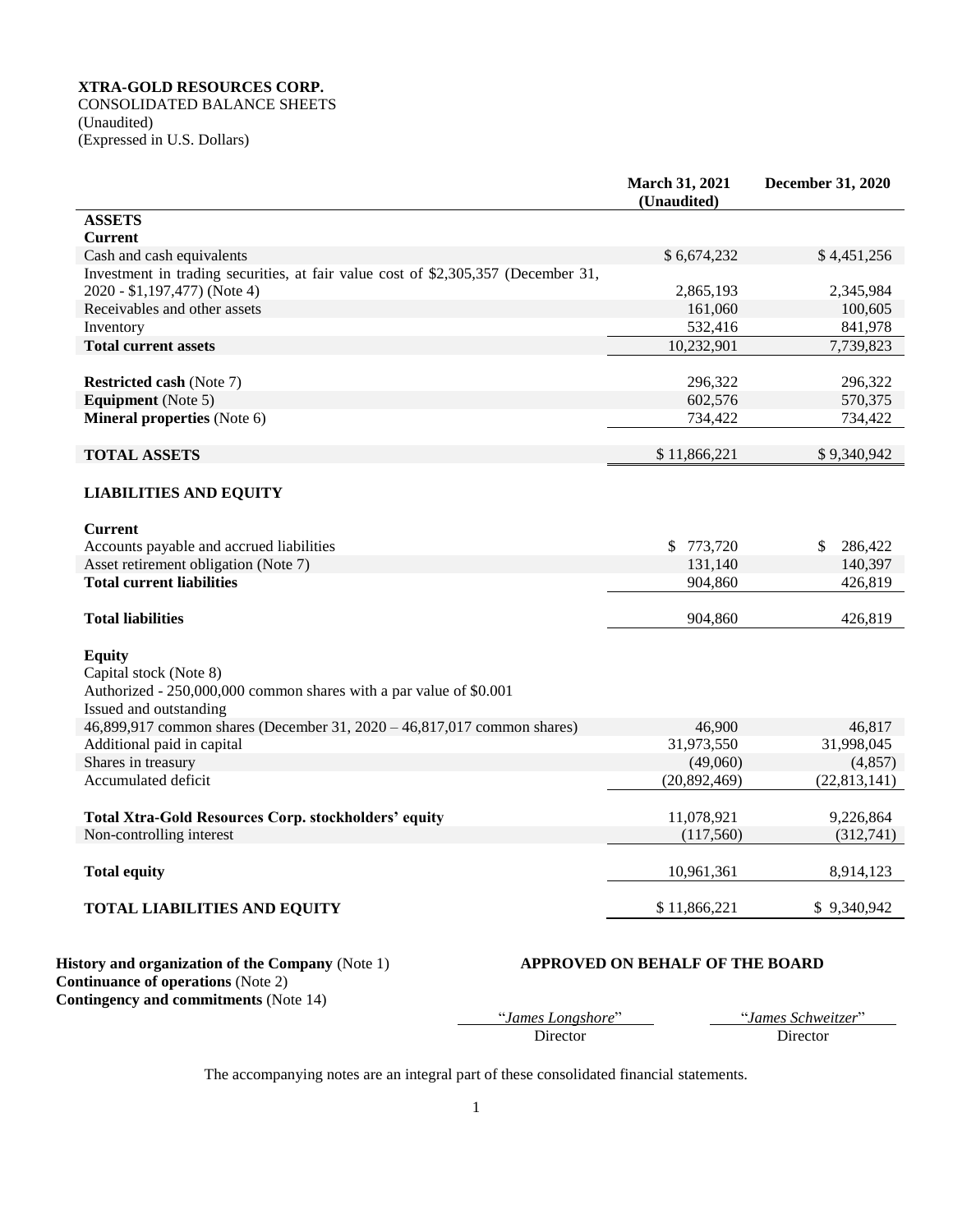# CONSOLIDATED STATEMENTS OF OPERATIONS

(Unaudited) (Expressed in U.S. Dollars)

|                                                              | <b>Three Month</b>      | <b>Three Month</b>  |
|--------------------------------------------------------------|-------------------------|---------------------|
|                                                              | <b>Period Ended</b>     | <b>Period Ended</b> |
|                                                              | Mar. 31, 2021           | Mar. 31, 2020       |
|                                                              |                         |                     |
| <b>EXPENSES</b>                                              |                         |                     |
| Amortization                                                 | \$<br>44,439 \$         | 26,297              |
| Exploration                                                  | 182,293                 | 118,153             |
| General and administrative                                   | 156,550                 | 87,706              |
|                                                              |                         |                     |
| <b>LOSS BEFORE OTHER ITEMS</b>                               | (383, 282)              | (232, 156)          |
|                                                              |                         |                     |
| <b>OTHER ITEMS</b>                                           |                         |                     |
| Foreign exchange gain (loss)                                 | (11, 879)               | (77, 557)           |
| Net gain (loss) gain on trading securities                   | 370,195                 | (168, 015)          |
| Other income                                                 | 12,255                  | 18,280              |
| Recovery of gold                                             | 2,328,564               | 851,786             |
|                                                              |                         |                     |
|                                                              | 2,699,135               | 664,589             |
|                                                              |                         |                     |
| Consolidated pre tax income for the year                     | 2,315,853               | 432,433             |
| <b>Income tax expense</b>                                    | (200,000)               |                     |
| Net income after tax                                         | 2,115,853               | 432,433             |
| Net gain attributable to non-controlling interest            | (195, 181)              | (74, 689)           |
|                                                              |                         |                     |
| Net income attributable to Xtra-Gold Resources Corp.         | \$<br>1,920,672 \$      | 357,744             |
|                                                              |                         |                     |
| Basic income attributable to common shareholders             |                         |                     |
| per common share                                             | \$<br>$0.04 \text{ } $$ | 0.01                |
| Diluted income attributable to common shareholders           |                         |                     |
| per common share                                             | \$<br>$0.04$ \$         | 0.01                |
|                                                              |                         |                     |
| Basic weighted average number of common shares outstanding   | 46,838,135              | 46,171,150          |
| Diluted weighted average number of common shares outstanding | 48,984,135              | 49,183,633          |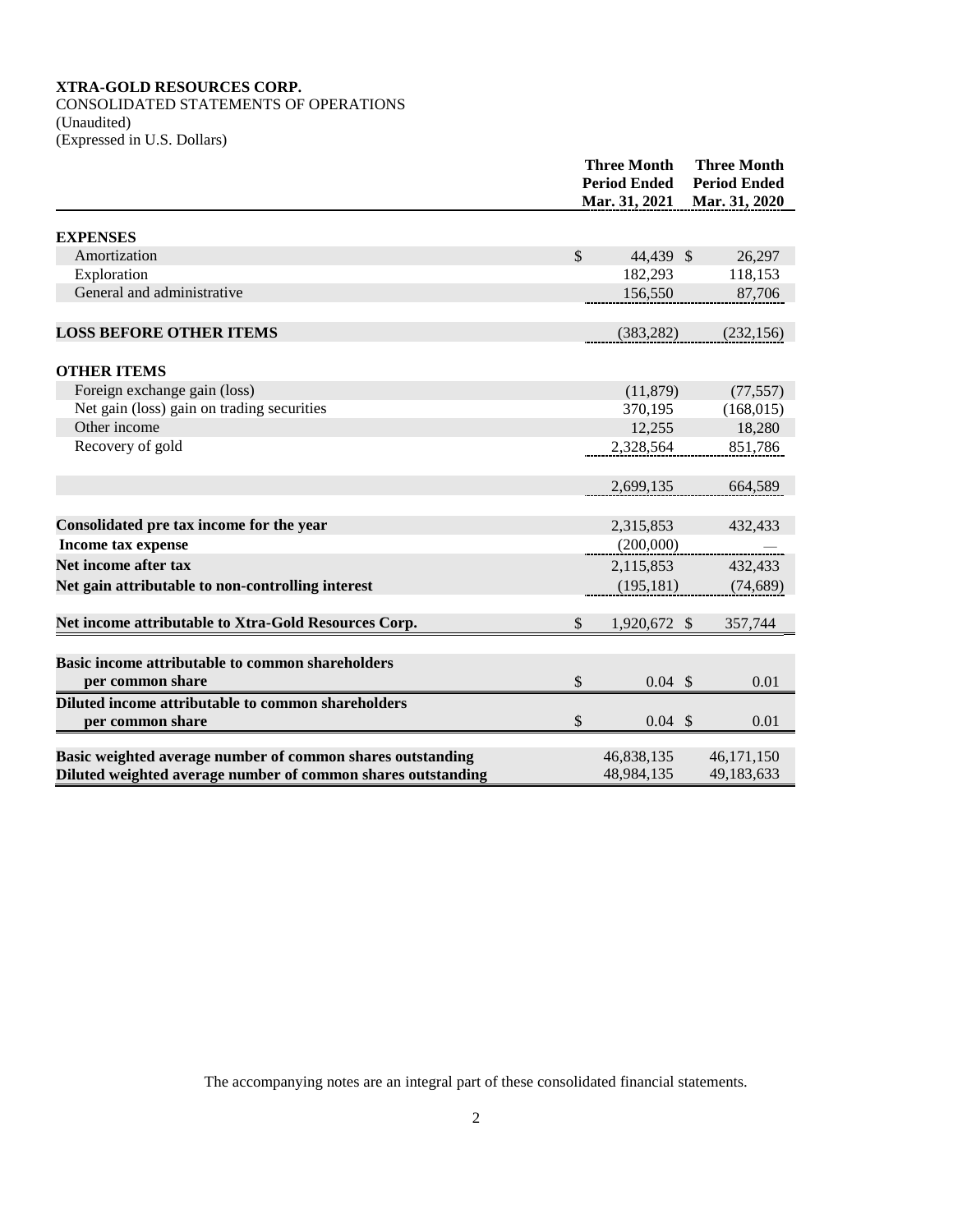# CONSOLIDATED STATEMENT OF EQUITY (Unaudited) (Expressed in U.S. Dollars)

|                                                        | <b>Common Stock</b>        |          |                                         |                                        |                                      |                                        |                       |
|--------------------------------------------------------|----------------------------|----------|-----------------------------------------|----------------------------------------|--------------------------------------|----------------------------------------|-----------------------|
|                                                        | <b>Number</b><br>of Shares | Amount   | <b>Additional</b><br>Paid in<br>Capital | <b>Shares</b><br>in<br><b>Treasury</b> | <b>Accumulated</b><br><b>Deficit</b> | Non-<br>Controlling<br><b>Interest</b> | <b>Total</b>          |
| Balance, December 31, 2019                             | 45,844,117                 | \$45,844 | \$31,523,284                            | \$(9,430)                              | \$(24,673,390)                       | \$(454,523)                            | \$6,431,785           |
| Stock-based compensation                               |                            |          | (31,099)                                |                                        |                                      |                                        | (31,099)              |
| Exercise of warrants                                   | 885,000                    | 885      | 333,247                                 |                                        |                                      |                                        | 333,247               |
| Repurchase of shares                                   | (25,000)                   | (25)     | (9,405)                                 | 9,430                                  |                                      |                                        |                       |
| Shares in treasury                                     |                            |          |                                         | (1,535)                                |                                      |                                        | (1,535)               |
| Income for the period                                  |                            |          |                                         |                                        | 357,744                              | 74,689                                 | 432,433               |
| <b>Balance, March 31, 2020</b>                         | 46,704,117                 | 46,704   | 31,523,284                              | (1,535)                                | (24,315,646)                         | (379, 834)                             | 7,164,831             |
| Stock-based compensation                               |                            |          | 227,217                                 |                                        |                                      |                                        | 227,217               |
| Exercise of stock options                              | 346,500                    | 346      | 71,566                                  |                                        |                                      |                                        | 71,912                |
| Repurchase of shares                                   | (233,600)                  | (233)    | (116,762)                               |                                        |                                      |                                        | (116,995)             |
| Shares in treasury                                     |                            |          |                                         | (4, 857)                               |                                      |                                        | (4, 857)              |
| Income for the period                                  |                            |          |                                         |                                        | 1,502,505                            | 66,913                                 | 1,569,418             |
| Balance, December 31, 2020<br>Stock-based compensation | 46,817,017                 | 46,817   | 31,998,045<br>(7, 424)                  | (4, 857)                               | (22, 813, 141)                       | (312,741)                              | 8,914,123<br>(7, 424) |
| Exercise of stock options                              | 130,000                    | 130      | 30,050                                  |                                        |                                      |                                        | 30,180                |
| Repurchase of shares                                   | (47,100)                   | (47)     | (47, 121)                               | 4.857                                  |                                      |                                        | (42,311)              |
| Shares in treasury                                     |                            |          |                                         | (49,060)                               |                                      |                                        | (49,060)              |
| Income for the period                                  |                            |          |                                         |                                        | 1,920,672                            | 195,181                                | 2,115,853             |
| Balance, March 31, 2021                                | 46,817,017                 | \$46,900 | \$31,973,550                            | \$(49,060)                             | \$(20,892,469)                       | \$(117,560)                            | \$10,961,361          |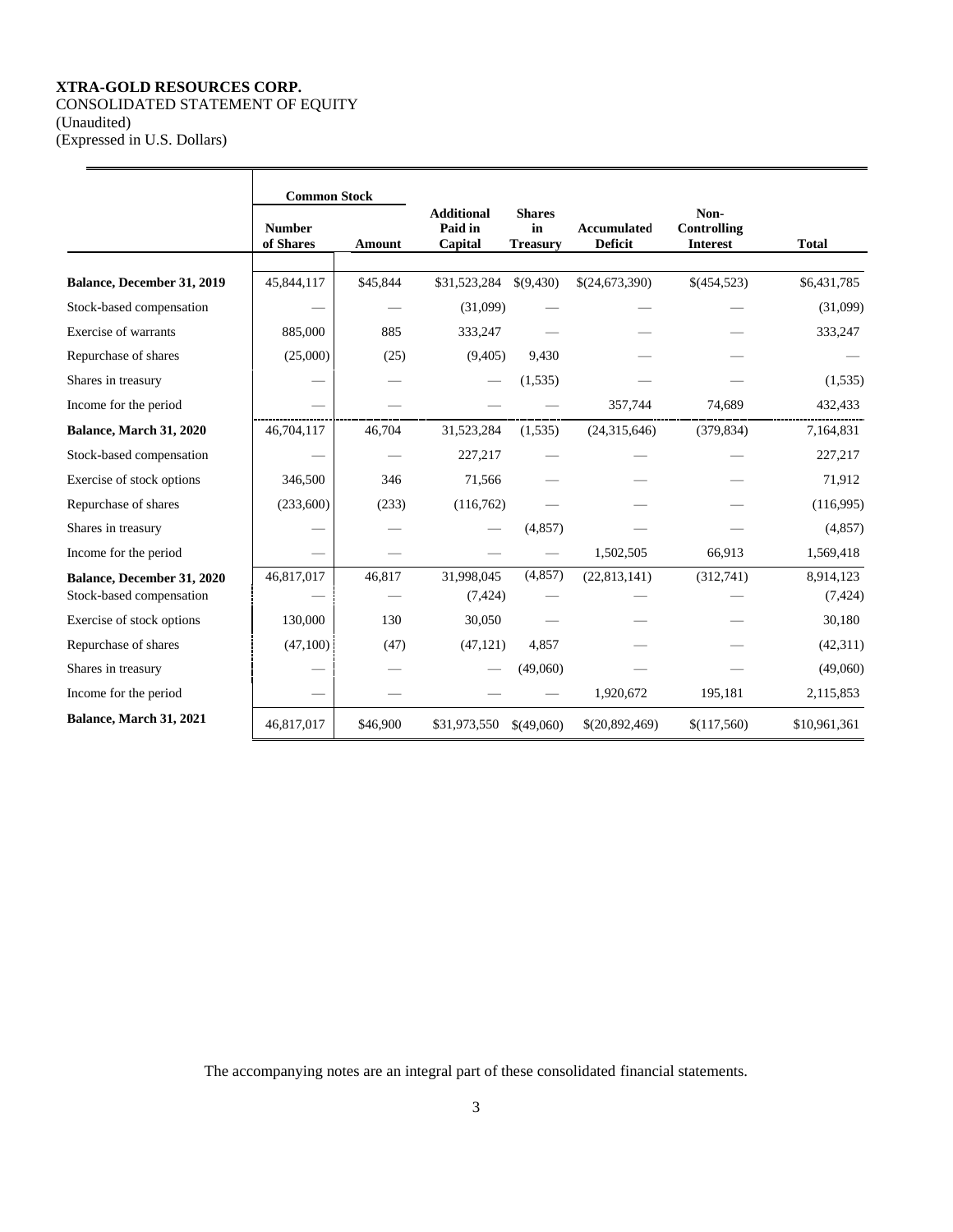# **XTRA-GOLD RESOURCES CORP.** CONSOLIDATED STATEMENTS OF CASH FLOWS (Unaudited) (Expressed in U.S. Dollars)

|                                                                                   | <b>Three Month</b><br><b>Period Ended</b><br>Mar. 31, 2021 | <b>Three Month</b><br><b>Period Ended</b><br>Mar. 31, 2020 |
|-----------------------------------------------------------------------------------|------------------------------------------------------------|------------------------------------------------------------|
| <b>CASH FLOWS FROM OPERATING ACTIVITIES</b>                                       |                                                            |                                                            |
| Income for the year                                                               | \$<br>2,115,853                                            | \$<br>432,433                                              |
| Adjustments to reconcile net income to net cash provided by operating activities: |                                                            |                                                            |
| Amortization                                                                      | 44,439                                                     | 26,297                                                     |
| Stock-based compensation                                                          | (7, 424)                                                   | (31,099)                                                   |
| Change in fair value warrant derivative liability                                 |                                                            | (137, 313)                                                 |
| Unrealized foreign exchange loss (gain)                                           | (96, 450)                                                  | 59,833                                                     |
| Purchase of trading securities                                                    | (855, 663)                                                 | (433, 410)                                                 |
| Proceeds on sale of trading securities                                            | 803,099                                                    | 96,242                                                     |
| Net loss (gain) on sales of trading securities                                    | (370, 195)                                                 | 168,015                                                    |
| Changes in non-cash working capital items:                                        |                                                            |                                                            |
| (Increase) decrease in receivables and other assets                               | (60, 455)                                                  | (826,596)                                                  |
| Decrease (increase) in inventory                                                  | 309,562                                                    | 350,654                                                    |
| Change in asset retirement obligation                                             | (9,257)                                                    | 12,343                                                     |
| Increase (decrease) in accounts payable, accrued liabilities and other            | 492,155                                                    | 81,821                                                     |
| Net cash provided by operating activities                                         | 2,365,664                                                  | (200, 780)                                                 |
| <b>CASH FLOWS FROM INVESTING ACTIVITIES</b>                                       |                                                            |                                                            |
| Acquisition of equipment                                                          | (76, 640)                                                  | (270, 121)                                                 |
| Net cash used in investing activities                                             | (76, 640)                                                  | (270, 121)                                                 |
| <b>CASH FLOWS FROM FINANCING ACTIVITIES</b>                                       |                                                            |                                                            |
| Proceeds from exercise of options and warrants                                    | 30,180                                                     | 333,247                                                    |
| Repurchase of capital stock                                                       | (96, 228)                                                  | (1, 535)                                                   |
| Net cash (used in) provided by financing activities                               | (66,048)                                                   | 331,712                                                    |
| Change in cash and cash equivalents and restricted cash during the year           | 2,222,976                                                  | (139, 189)                                                 |
| Cash and cash equivalents and restricted cash, beginning of the year              | 4,747,578                                                  | 4,277,561                                                  |
| Cash and cash equivalents and restricted cash, end of the year                    | \$<br>6,970,554                                            | \$<br>4,138,372                                            |
| <b>Reconciliation of Cash and Cash Equivalents and Restricted Cash</b>            |                                                            |                                                            |
| Cash and cash equivalents at beginning of year                                    | \$<br>4,451,256                                            | \$<br>3,981,239                                            |
| Restricted cash at beginning of year                                              | 296,322                                                    | 296,322                                                    |
|                                                                                   |                                                            |                                                            |
| Cash and cash equivalents and restricted cash at beginning of year                | \$<br>4,747,578                                            | \$<br>4,277,561                                            |
| Cash and cash equivalents at end of year                                          | \$<br>6,674,232                                            | \$<br>3,842,050                                            |
| Restricted cash at end of year                                                    | 296,322                                                    | 296,322                                                    |
| Cash and cash equivalents and restricted cash at end of year                      | \$<br>6,970,554                                            | \$<br>4,138,372                                            |

# **Supplemental disclosure with respect to cash flows** (Note 11)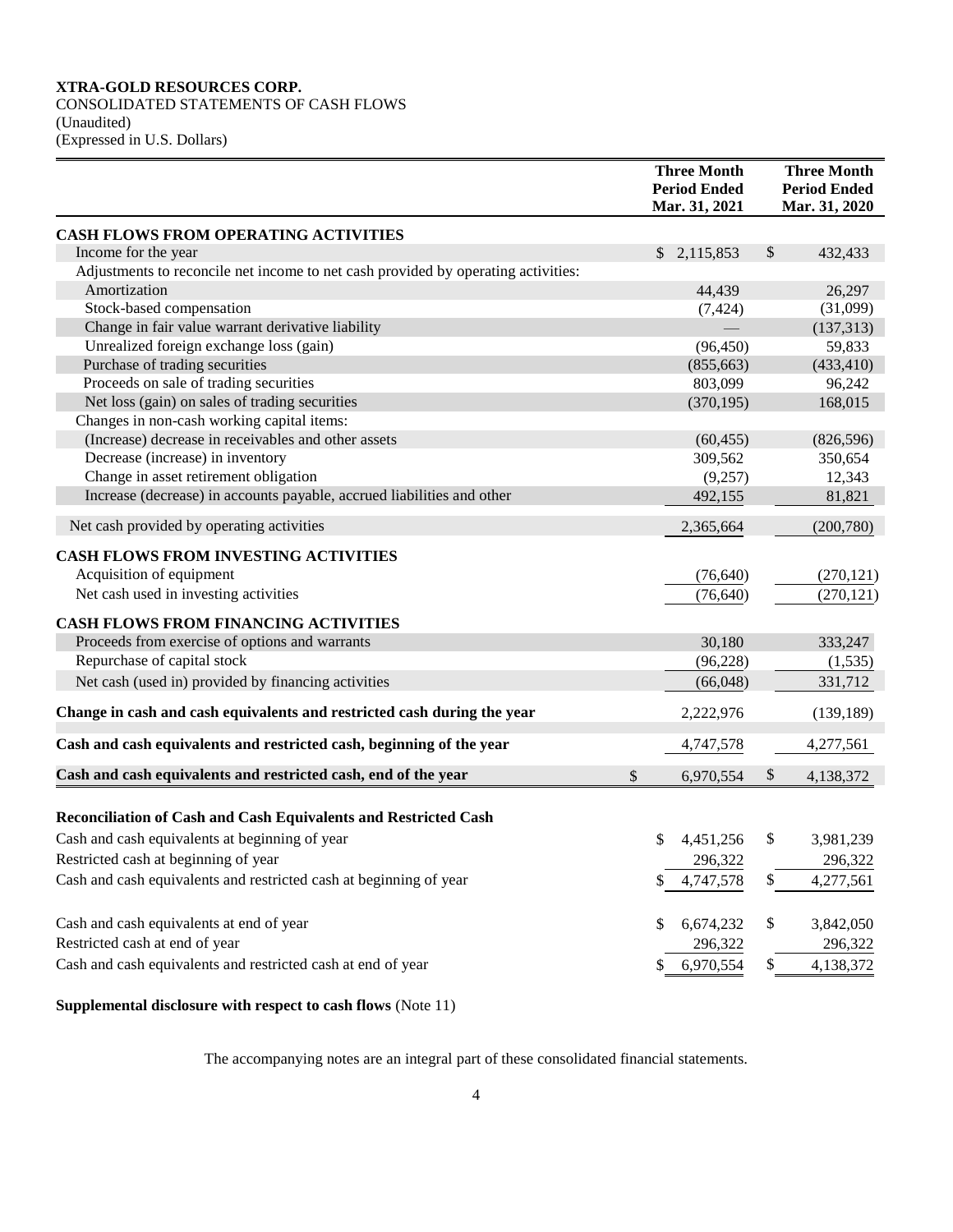## **1. HISTORY AND ORGANIZATION OF THE COMPANY**

Xtra-Gold Resources Corp., previously Silverwing Systems Corporation, was incorporated under the laws of the State of Nevada on September 1, 1998, pursuant to the provisions of the Nevada Revised Statutes. In 2003, the Company became a resource exploration company. On November 30, 2012, the Company redomiciled from the USA to the British Virgin Islands.

In 2004, the Company acquired 100% of the issued and outstanding capital stock of Canadiana Gold Resources Limited ("Canadiana") and 90% of the issued and outstanding capital stock of Goldenrae Mining Company Limited ("Goldenrae"). Both companies are incorporated in Ghana and the remaining 10% of the issued and outstanding capital stock of Goldenrae is held by the Government of Ghana. On December 21, 2005, Canadiana changed its name to Xtra-Gold Exploration Limited ("XG Exploration"). On January 13, 2006, Goldenrae changed its name to Xtra-Gold Mining Limited ("XG Mining").

# **2. CONTINUANCE OF OPERATIONS – GOING CONCERN**

The Company is in development as an exploration company. It may need financing for its exploration and acquisition activities. Although the Company has incurred a gain of \$1,920,672 for the period ended March 31, 2021, it has an accumulated a deficit of \$20,892,469. Results for the period ended March 31, 2021 are not necessarily indicative of future results. The uncertainty of gold recovery and he fact the Company does not have a demonstrably viable business to provide future funds, raises substantial doubt about its ability to continue as a going concern for one year from the issuance of the financial statements. The ability of the Company to continue as a going concern is dependent on the Company's ability to raise additional capital and implement its business plan, which is typical for junior exploration companies. The financial statements do not include any adjustments related to the recoverability and classification of asset amounts or the classification of liabilities that might be necessary should the Company be unable to continue as a going concern.

The Company's operations could be significantly adversely affected by the effects of a widespread global outbreak of a contagious disease, including the recent outbreak of respiratory illness caused by COVID-19. The Company cannot accurately predict the impact COVID-19 will have on its operations and the ability of others to meet their obligations with the Company, including uncertainties relating to the ultimate geographic spread of the virus, the severity of the disease, the duration of the outbreak, and the length of travel and quarantine restrictions imposed by governments of affected countries. In addition, a significant outbreak of contagious diseases in the human population could result in a widespread health crisis that could adversely affect the economies and financial markets of many countries, resulting in an economic downturn that could further affect the Company's operations and ability to finance its operations.

Currently, Covid-19 has not affected any of the Company's operations in Ghana. The first cases of Covid-19 were detected much later in Ghana than other parts of the world, and Government action has limited the incidence of transmission. The Company continues to monitor the potential effects on its operations and is implementing protocol to hopefully help in minimize its impact. However, investors are cautioned this is an evolving issue, and that there is not guarantee the Company's protocols will be effective.

Management of the Company ("Management") is of the opinion that sufficient financing will be obtained from external sources and further share issuances will be made to meet the Company's obligations. The Company's discretionary exploration activities do have considerable scope for flexibility in terms of the amount and timing of exploration expenditure, and expenditures may be adjusted accordingly if required.

## **3. SIGNIFICANT ACCOUNTING POLICIES**

#### **Generally accepted accounting principles**

These unaudited condensed consolidated financial statements have been prepared in conformity with generally accepted accounting principles of the United States of America ("US GAAP") for interim financial information. Accordingly, they do not include all of the information and footnotes required by U.S. generally accepted accounting principles for complete annual financial statements. Therefore, these unaudited condensed consolidated financial statements should be read in conjunction with our audited consolidated financial statements and notes thereto for the year ended December 31, 2020,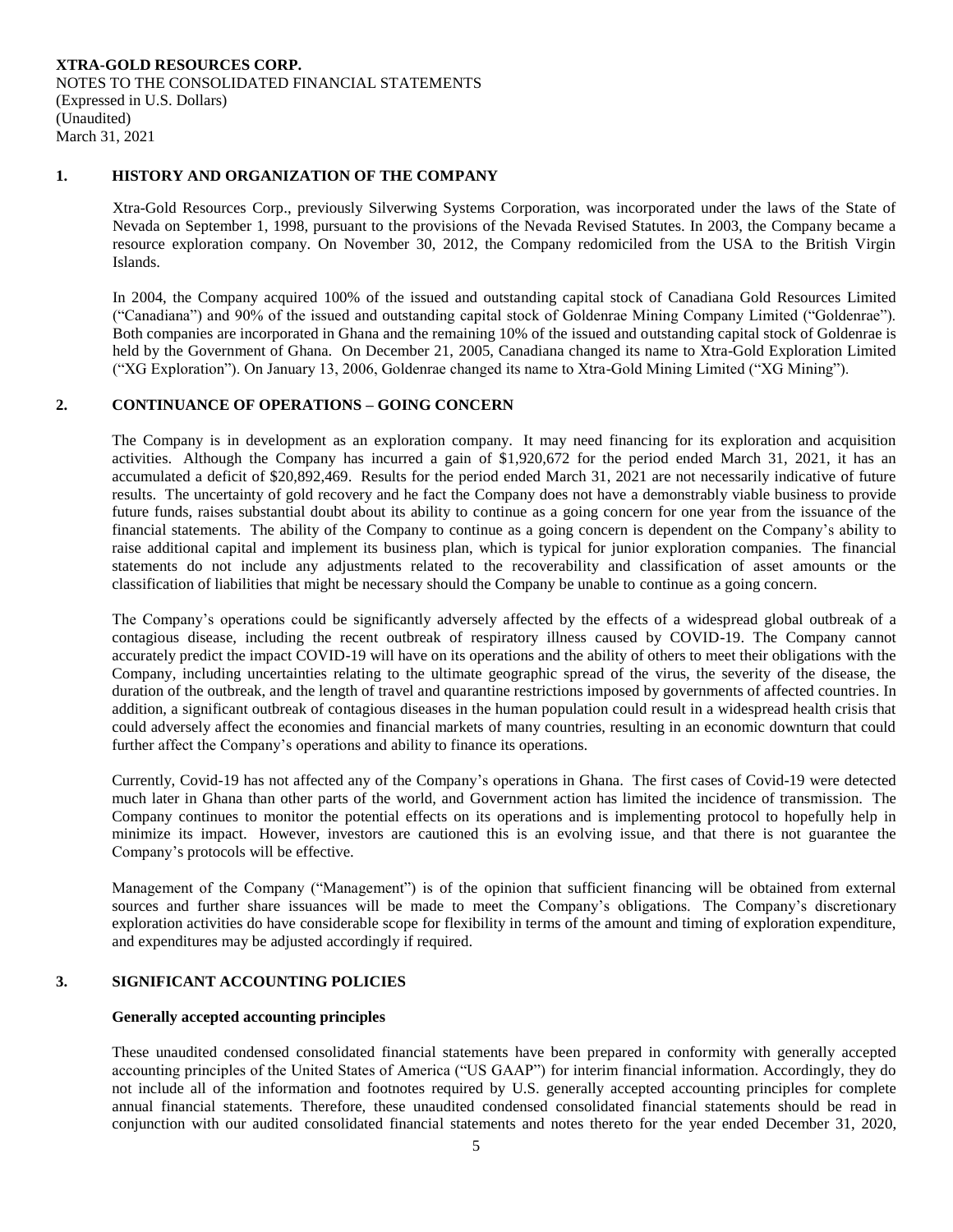included in our Annual Report on Form 20-F, filed with the SEC on March 31, 2021. These statements reflect all adjustments, consisting of normal recurring adjustments, which, in the opinion of management, are necessary for fair presentation of the information contained therein. The financial statements and notes are representations of the Company's management and its board of directors, who are responsible for their integrity and objectivity.

#### **Principles of consolidation**

These consolidated financial statements include the accounts of the Company, its wholly owned subsidiaries, XG Exploration (from February 16, 2004) and its 90% owned subsidiary, XG Mining (from December 22, 2004). All intercompany accounts and transactions have been eliminated on consolidation.

#### **Use of estimates**

The preparation of consolidated financial statements in conformity with US GAAP requires management to make estimates and assumptions that affect the reported amounts of assets and liabilities and disclosure of contingent assets and liabilities at the date of the financial statements and the reported amounts of revenues and expenses during the reporting period. Actual results could differ from those estimates. Significant areas requiring the use of estimates include the carrying value and recoverability of mineral properties, inputs used in the calculation of stock-based compensation and warrants, inputs used in the calculation of the asset retirement obligation, and the valuation allowance applied to deferred income taxes. Actual results could differ from those estimates, and would impact future results of operations and cash flows.

#### **Cash and cash equivalents**

The Company considers highly liquid investments with original maturities of three months or less to be cash equivalents. Aa att March 31, 2021 and December 31, 2020, cash and cash equivalents consisted of cash held at financial institutions.

The Company has been required by the Ghanaian government to post a bond for environmental reclamation. This cash has been recorded as restricted cash, a non-current asset.

#### **Receivables**

Management has evaluated all receivables and has provided allowances for accounts where it deems collection doubtful. As at March 31, 2021 and December 31, 2020, the Company had not recorded any allowance for doubtful accounts.

#### **Inventory**

Inventories are initially recognized at cost and subsequently stated at the lower of cost or net realizable value. The Company's inventory consists of raw gold. Costs are determined using the first-in, first-out ("**FIFO**") method and includes expenditures incurred in extracting the raw gold, other costs incurred in bringing them to their existing location and condition, and the cost of reclaiming the disturbed land to a natural state.

Net realizable value is the estimated selling price in the ordinary course of business less the estimated costs necessary to make the sale. Inventories are written down to net realizable value when the cost of inventories is not estimated to be recoverable due to declining selling prices, or other issues related to the sale of gold.

#### **Recovery of gold**

Recovery of gold and other income is recognized when title and the risks and rewards of ownership to delivered bullion and commodities pass to the buyer and collection is reasonably assured.

## **Trading securities**

The Company's trading securities are reported at fair value, with realized and unrealized gains and losses included in earnings.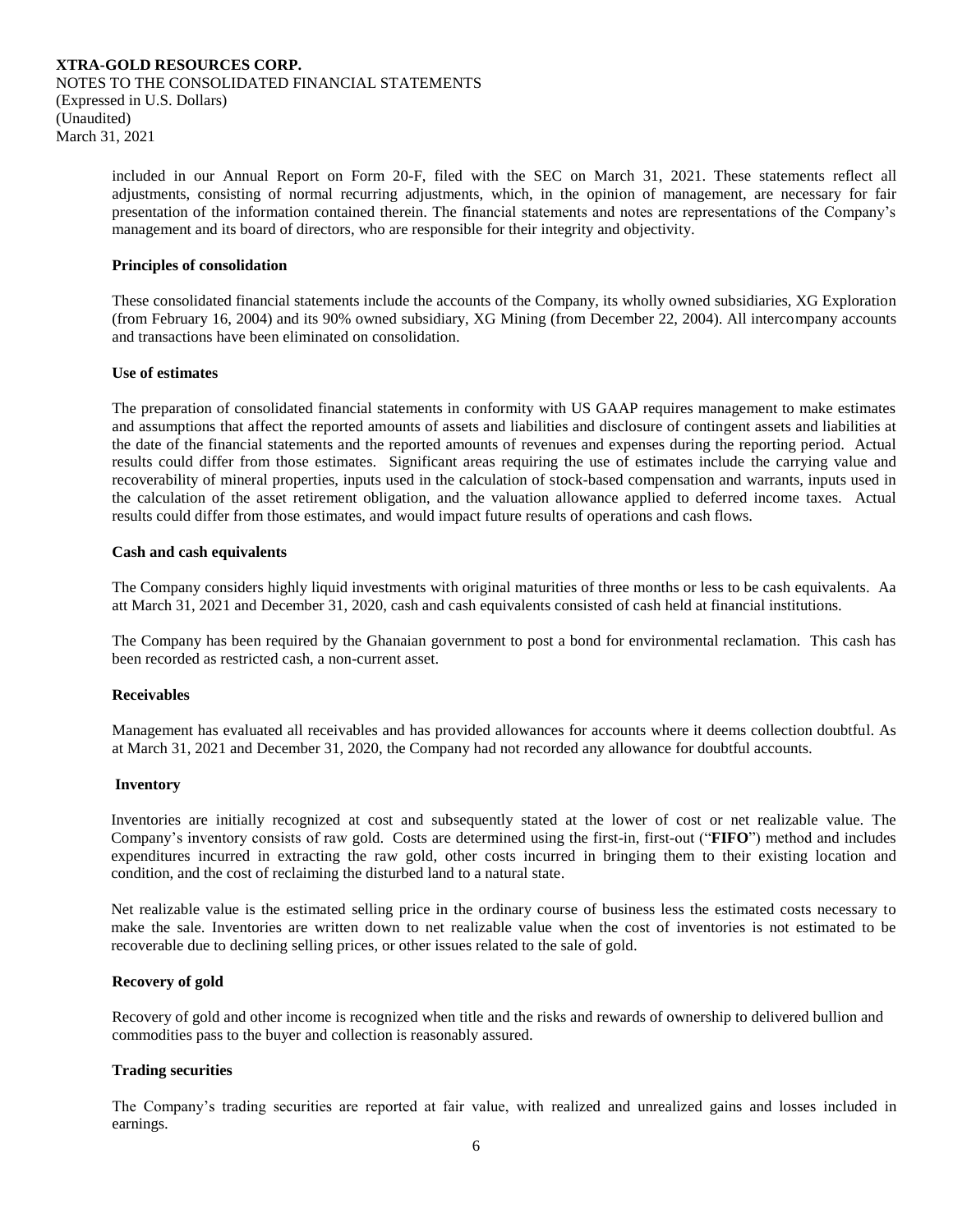## **Non-Controlling Interest**

The consolidated financial statements include the accounts of XG Mining (from December 22, 2004). All intercompany accounts and transactions have been eliminated upon consolidation. The Company records a non-controlling interest which reflects the 10% portion of the earnings (loss) of XG Mining allocable to the holders of the minority interest.

#### **Equipment**

Equipment is recorded at cost and is being amortized over its estimated useful lives using the declining balance method at the following annual rates:

| Furniture and equipment          | 20% |
|----------------------------------|-----|
| Computer equipment               | 30% |
| Vehicles                         | 30% |
| Mining and exploration equipment | 20% |

#### **Mineral properties and exploration and development costs**

The costs of acquiring mineral rights are capitalized at the date of acquisition. After acquisition, various factors can affect the recoverability of the capitalized costs. If, after review, management concludes that the carrying amount of a mineral property is impaired, it will be written down to estimated fair value. Exploration costs incurred on mineral properties are expensed as incurred. Development costs incurred on proven and probable reserves will be capitalized. Upon commencement of production, capitalized costs will be amortized using the unit-of-production method over the estimated life of the ore body based on proven and probable reserves (which exclude non-recoverable reserves and anticipated processing losses). When the Company receives an option payment related to a property, the proceeds of the payment are applied to reduce the carrying value of the exploration asset.

#### **Impairment of non-financial assets**

At the end of each reporting period, the Company reviews the carrying amounts of its non-financial assets with finite lives to determine whether there is any indication that those assets are impaired. Where such an indication exists, the recoverable amount of the asset is estimated. For the purpose of measuring recoverable amounts, assets are grouped at the lowest levels for which there are separately identifiable cash flows (cash-generating units or "CGUs"). The recoverable amount is the higher of an asset's fair value less costs of disposal and value in use (being the present value of the expected future cash flows of the relevant asset or CGU). An impairment loss is recognized for the amount by which the asset's carrying amount exceeds its recoverable amount.

The Company has assessed the assets of all its operating entities and has determined that no impairment was considered necessary for the Company's non-financial assets as at March 31, 2021 and December 31, 2020.

#### **Long-lived assets**

Long-lived assets held and used by the Company are reviewed for impairment whenever events or changes in circumstances indicate that the carrying amount of an asset may not be recoverable. For purposes of evaluating the recoverability of longlived assets, the recoverability test is performed using undiscounted net cash flows related to the long-lived assets. If such assets are considered to be impaired, the impairment recognized is measured by the amount by which the carrying amount of the assets exceeds the fair value of the assets. Assets to be disposed of are reported at the lower of their carrying amount or fair value less costs to sell.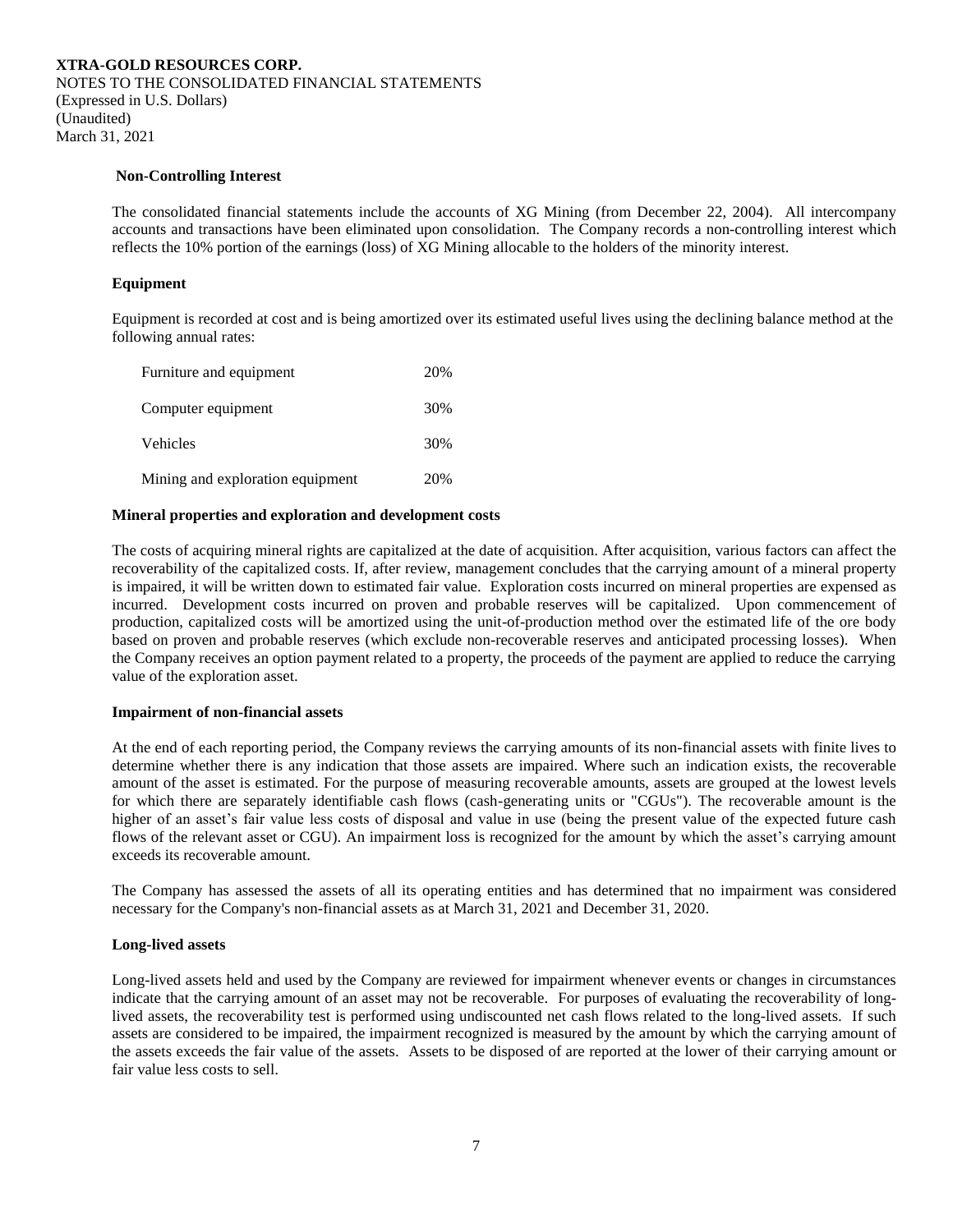#### **Asset retirement obligations**

The Company records the estimated rehabilitation value of an asset retirement obligation as a liability in the period in which it incurs a legal obligation associated with the retirement of tangible long-lived assets that result from the acquisition, construction, development, and/or normal use of the long-lived assets. Subsequent to the initial measurement of the asset retirement obligation, the obligation is adjusted at the end of each period to reflect the changes in the estimated future cash flows underlying the obligation (asset retirement cost).

#### **Stock-based compensation**

The Company accounts for stock compensation arrangements under ASC 718 "*Compensation – Stock Compensation*" using the fair value based method. Under this method, compensation cost is measured at the grant date based on the value of the award and is recognized over the service period, which is usually the vesting period. This guidance establishes standards for the accounting for transactions in which an entity exchanges it equity instruments for goods or services. It also addresses transactions in which an entity incurs liabilities in exchange for goods or services that are based on the fair value of the entity's equity instruments or that may be settled by the issuance of those equity instruments.

We use the fair value method for equity instruments granted to non-employees and use the Black-Scholes model for measuring the fair value of options. The stock based fair value compensation is determined as of the date of the grant (measurement date) and is recognized over the vesting periods.

#### **Warrants**

The Company evaluates all of its financial instruments to determine if such instruments are derivatives or contain features that qualify as embedded derivatives. For derivative financial instruments that are accounted for as liabilities, the derivative instrument is initially recorded at its fair value using the appropriate valuation methodology and is then re-valued at each reporting date, with changes in the fair value reported in the consolidated statements of operations. The warrants are presented as a liability because they do not meet the criteria of Accounting Standard Codification ("ASC") topic 480 for equity classification. Subsequent changes in the fair value of the warrants are recorded in the consolidated statement of operations.

#### **Share repurchases**

The Company accounts for the repurchase of its common shares as an increase in shares in treasury for the market value of the shares at the time of purchase. When the shares are cancelled, the issued and outstanding shares are reduced by the \$0.001 par value and the difference is accounted for as a reduction in additional paid in capital.

## **Share-based payment transactions**

The fair value is measured at grant date and recognized over the period during which the options vest. The fair value of the options granted is measured using the Black-Scholes option pricing model, taking into account the terms and conditions upon which the options were granted. At each financial position reporting date, the amount recognized as an expense is adjusted to reflect the actual number of share options that are expected to vest.

An individual is classified as an employee when the individual is an employee for legal or tax purposes (direct employee) or provides services similar to those performed by a direct employee, including directors of the Company.

In situations where equity instruments are issued to non-employees and some or all of the goods or services received by the entity as consideration cannot be specifically identified, they are measured at fair value of the share-based payment. Otherwise, share-based payments are measured at the fair value of the goods and services received.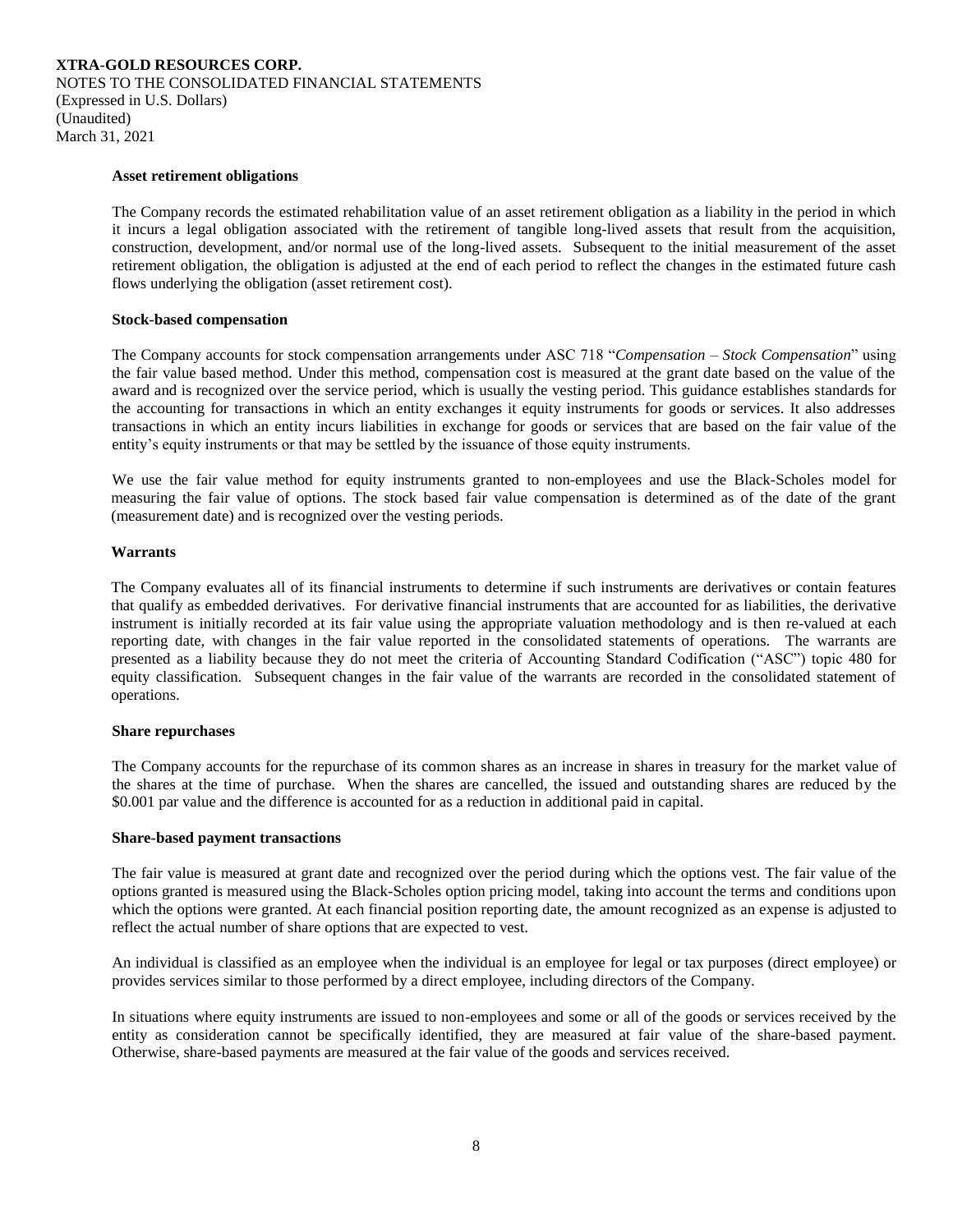#### **Income taxes**

The Company accounts for income taxes under the asset and liability method. Deferred tax assets and liabilities are recognized for the future tax consequences attributable to differences between the financial statement carrying amounts of existing assets and liabilities and their respective tax bases. Deferred tax assets and liabilities are measured using enacted tax rates expected to apply to taxable income in the years in which those temporary differences are expected to be recovered or settled. Under the asset and liability method the effect on deferred tax assets and liabilities of a change in tax rates is recognized in income in the period that includes the enactment date. A valuation allowance is recognized if it is more likely than not that some portion or all of the deferred tax asset will not be recognized.

#### **Income (Loss) per share**

Basic loss per common share is computed using the weighted average number of common shares outstanding during the period. To calculate diluted loss per share, the Company uses the treasury stock method and *if converted* method. As at March 31, 2021, there were Nil warrants (March 31, 2020 – Nil warrants) and 2,506,000 stock options (March 31, 2020 – 2,615,000). For the period ending March 31, 2021, the fully diluted weighted average shares outstanding would increase to 48,984,135 (March 31, 2020 – 49,183,633) from the basic weighted average shares outstanding of 46,838,135 (March 31, 2020 – 46,171,150). This increase did not change the income per share from the basic income per share number.

#### **Foreign exchange**

The Company's functional currency is the U.S. dollar. Any monetary assets and liabilities that are in a currency other than the U.S. dollar are translated at the rate prevailing at year end. Revenue and expenses in a foreign currency are translated at rates that approximate those in effect at the time of translation. Gains and losses from translation of foreign currency transactions into U.S. dollars are included in current results of operations.

## **Financial instruments**

The Company's financial instruments consist of cash and cash equivalents, trading securities, receivables, accounts payable and accrued liabilities. It is management's opinion that the Company is not exposed to significant interest, currency or credit risks arising from its financial instruments. The fair values of these financial instruments approximate their carrying values unless otherwise noted. Cash in Canada is primarily held in financial institutions. Balances on hand may exceed insured maximums. Cash in Ghana is held in banks with a strong international presence. Ghana does not insure bank balances.

#### **Fair value of financial assets and liabilities**

Our financial assets and liabilities that are measured at fair value on a recurring basis include cash equivalents, marketable securities, derivative contracts, and marketable debt securities. Our financial assets measured at fair value on a nonrecurring basis include non-marketable equity securities, which are adjusted to fair value when observable price changes are identified or when the non-marketable equity securities are impaired (referred to as the measurement alternative). Other financial assets and liabilities are carried at cost with fair value disclosed, if required.

Fair value is an exit price, representing the amount that would be received to sell an asset or paid to transfer a liability in an orderly transaction between market participants. As such, fair value is a market-based measurement that is determined based on assumptions that market participants would use in pricing an asset or a liability. Assets and liabilities recorded at fair value are measured and classified in accordance with a three-tier fair value hierarchy based on the observability of the inputs available in the market used to measure fair value:

Level 1 - Observable inputs that reflect quoted prices (unadjusted) for identical assets or liabilities in active markets. Level 2 - Inputs that are based upon quoted prices for similar instruments in active markets, quoted prices for identical or similar instruments in markets that are not active, and model-based valuation techniques for which all significant inputs are observable in the market or can be derived from observable market data. Where applicable, these models project future cash flows and discount the future amounts to a present value using market-based observable inputs including interest rate curves, foreign exchange rates, and credit ratings.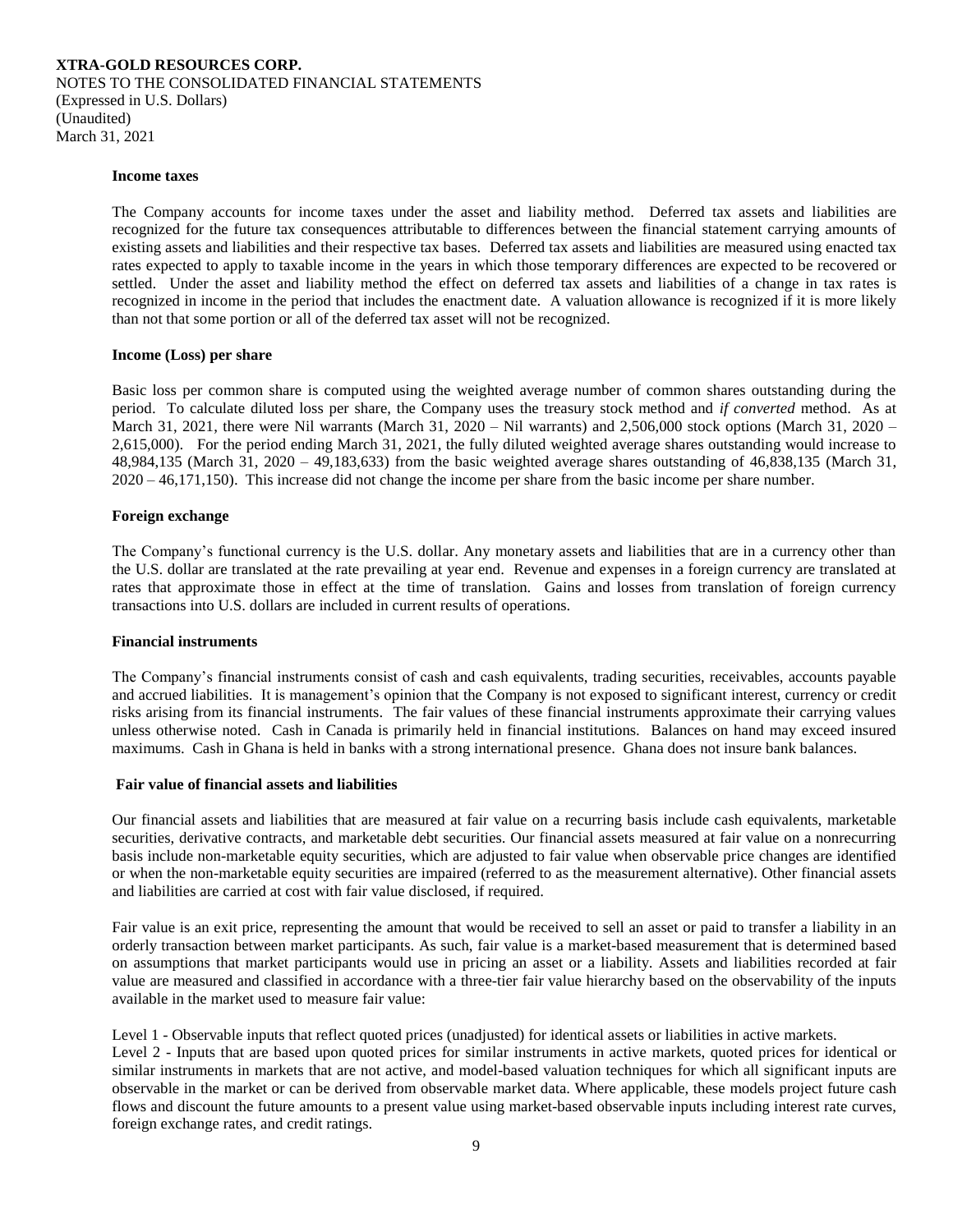Level 3 - Unobservable inputs that are supported by little or no market activities.

The fair value hierarchy requires an entity to maximize the use of observable inputs and minimize the use of unobservable inputs when measuring fair value.

## **Cash, Cash Equivalents, and Marketable Securities**

We invest all excess cash primarily in time deposits, money market funds, corporate debt securities, equities, limited partnerships, and rights and warrants.

We classify all marketable debt securities that have stated maturities of three months or less from the date of purchase as cash equivalents and those with stated maturities of greater than three months as marketable securities on our Consolidated Balance Sheets.

We determine the appropriate classification of our investments in marketable debt securities at the time of purchase and reevaluate such designation at each balance sheet date. We have classified and accounted for our marketable debt securities as trading securities. After consideration of our risk versus reward objectives, as well as our liquidity requirements, we may sell these debt securities prior to their stated maturities. For all of our marketable debt securities we have elected the fair value option, for which changes in fair value are recorded in other income (expense), net. We determine any realized gains or losses on the sale of marketable debt securities on a specific identification method, and we record such gains and losses as a component of other income (expense), net.

The following tables summarize our debt securities, at their fair value, by significant investment categories as of March 31, 2021 and December 31, 2020:

| Level $1 -$ Cash equivalents | <b>March 31, 2021</b> | <b>December 31, 2020</b> |
|------------------------------|-----------------------|--------------------------|
| Money market funds           | \$4,479,790           | \$3,772,568              |
|                              | \$4,479,790           | \$3,772,568              |

|                           | March 31,<br>2021 | <b>Quoted Prices</b><br>in Active<br><b>Markets</b><br>(Level 1) | <b>Significant</b><br><b>Other</b><br><b>Observable</b><br>Inputs<br>(Level 2) | <b>Significant</b><br>Unobservable<br>Inputs<br>(Level 3) |
|---------------------------|-------------------|------------------------------------------------------------------|--------------------------------------------------------------------------------|-----------------------------------------------------------|
| Cash and cash equivalents | \$<br>6,674,232   | \$<br>6,674,232                                                  | \$                                                                             | \$                                                        |
| Restricted cash           | 296,322           | 296,322                                                          |                                                                                |                                                           |
| Marketable securities     | 2,865,193         | 2,865,193                                                        |                                                                                |                                                           |
| Total                     | \$<br>9,835,747   | 9,835,747                                                        | \$                                                                             |                                                           |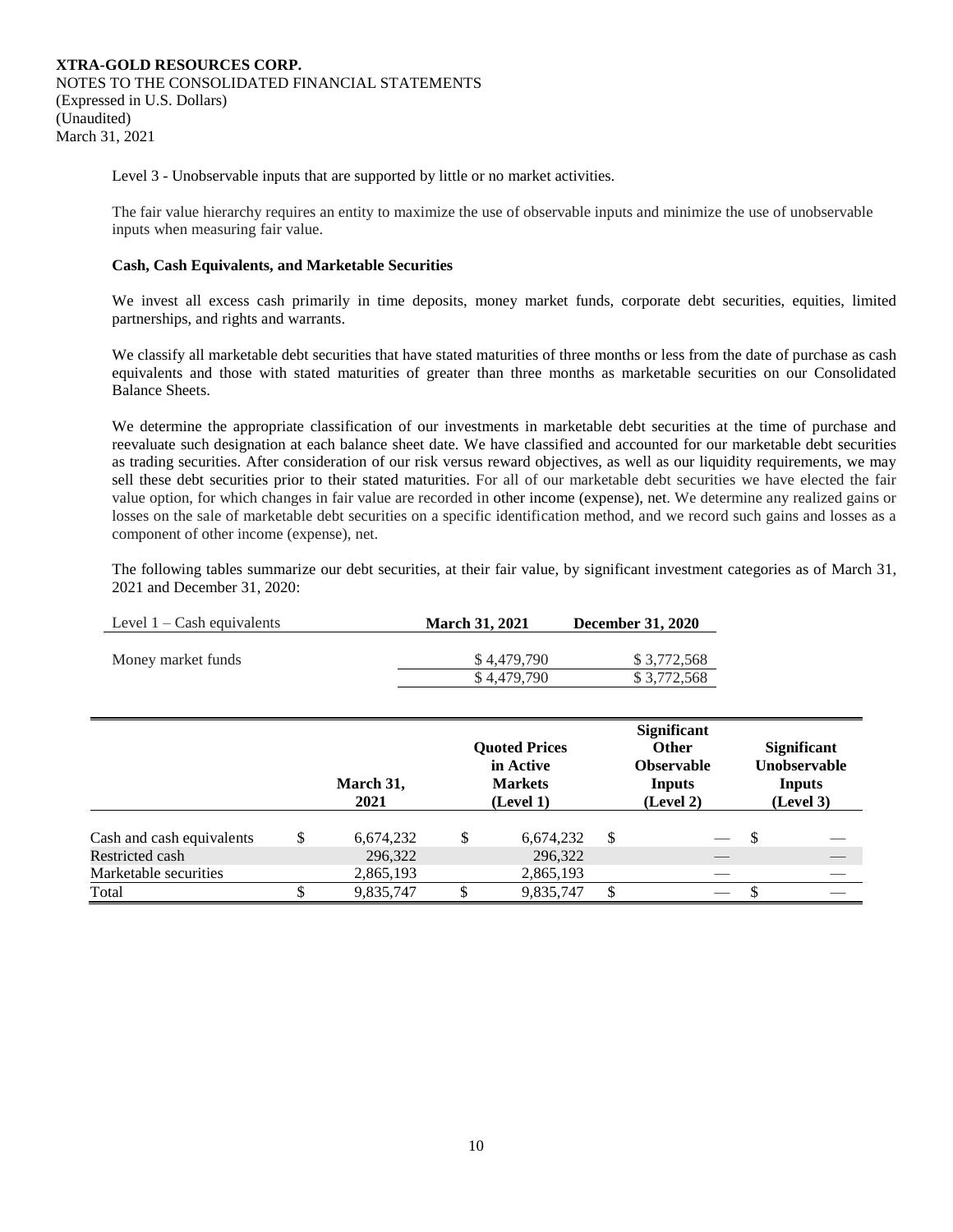|                                  | December 31,<br>2020 | <b>Quoted Prices</b><br>in Active<br><b>Markets</b><br>(Level 1) | <b>Significant</b><br><b>Other</b><br><b>Observable</b><br><b>Inputs</b><br>(Level 2) |   | <b>Significant</b><br><b>Unobservable</b><br>Inputs<br>(Level 3) |
|----------------------------------|----------------------|------------------------------------------------------------------|---------------------------------------------------------------------------------------|---|------------------------------------------------------------------|
| Cash and cash equivalents        | 4,451,256            | \$<br>4,451,256                                                  |                                                                                       | S |                                                                  |
| Restricted cash                  | 296,322              | 296,322                                                          |                                                                                       |   |                                                                  |
| Investment in trading securities | 2,345,984            | 2,345,984                                                        |                                                                                       |   |                                                                  |
| Total                            | 7,093,563            | 7,093,563                                                        |                                                                                       |   |                                                                  |

The fair values of cash and cash equivalents and marketable securities are determined through market, observable and corroborated sources. The fair value of the warrant liability was determined through the Black Scholes valuation model.

# **Debt Securities**

We classify our marketable debt securities, which are accounted for as trading securities, within Level 1 or 2 in the fair value hierarchy because we use quoted market prices to the extent available or alternative pricing sources and models utilizing market observable inputs to determine fair value.

## **Investment in trading securities**

The following discusses our marketable equity securities, non-marketable equity securities, gains and losses on marketable and non-marketable equity securities, as well as our equity securities accounted for under the equity method.

Our marketable equity securities are publicly traded stocks or funds measured at fair value and classified within Level 1 and 2 in the fair value hierarchy because we use quoted prices for identical assets in active markets or inputs that are based upon quoted prices for similar instruments in active markets.

Our non-marketable equity securities are investments in privately held companies without readily determinable market values. The carrying value of our non-marketable equity securities is adjusted to fair value for observable transactions for identical or similar investments of the same issuer or impairment (referred to as the measurement alternative). Nonmarketable equity securities that have been remeasured during the period based on observable transactions are classified within Level 2 or Level 3 in the fair value hierarchy because we estimate the value based on valuation methods which may include a combination of the observable transaction price at the transaction date and other unobservable inputs including volatility, rights, and obligations of the securities we hold. The fair value of non-marketable equity securities that have been remeasured due to impairment are classified within Level 3.

## **Concentration of credit risk**

The financial instrument which potentially subjects the Company to concentration of credit risk is cash. The Company maintains cash in bank accounts that, at times, may exceed federally insured limits. As of March 31, 2021, the Company held \$4,931,191 (December 31, 2020 - \$4,305,287) in low-risk money market funds which are not federally insured. The Company has not experienced any losses in such accounts and believes it is not exposed to any significant risks on its cash in bank accounts. The company has contracted to sell all its recovered gold through a licensed exporter in Ghana.

The Company uses one smelter to process its raw gold. Ownership of the gold is transferred to the smelting company at the mine site. The Company has not experienced any losses from this sole sourced smelter and believes it is not exposed to any significant risks on its gold processing.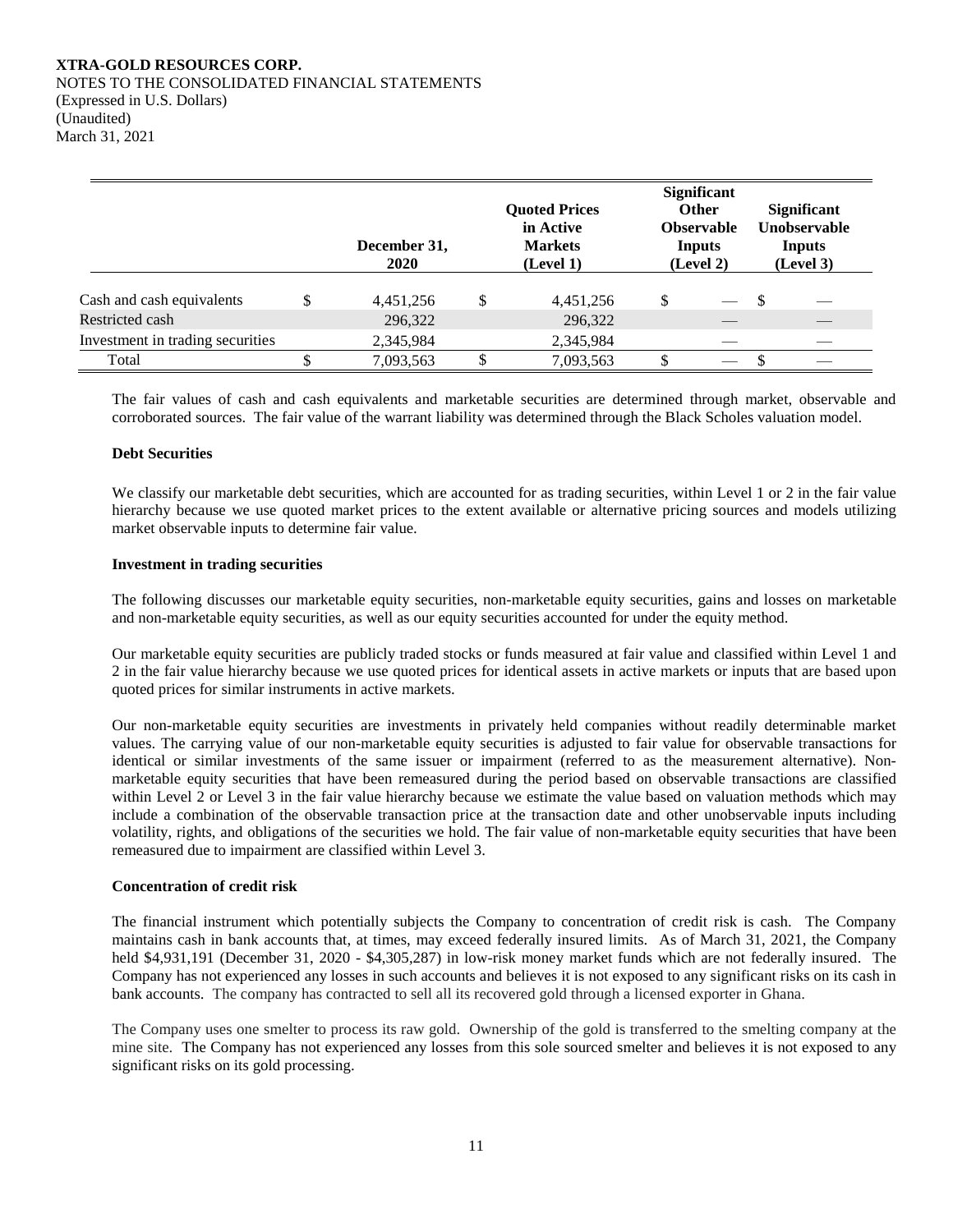## Segregated information

The Company has exploration assets in Ghana. The remainder of the Company's assets are divided between corporate and Ghana.

## Related parties

The Company follows the ASC 850-10, Related Party for the identification of related parties and disclosure of related party transactions.

Pursuant to section 850-10-20 the related parties include a) affiliates of the Company; b) entities for which investments in their equity securities would be required, absent the election of the fair value option under the Fair Value Option Subsection of section 825–10–15, to be accounted for by the equity method by the investing entity; c) trusts for the benefit of employees, such as pension and Income-sharing trusts that are managed by or under the trusteeship of management; d) principal owners of the Company; e) management of the Company; f) other parties with which the Company may deal if one party controls or can significantly influence the management or operating policies of the other to an extent that one of the transacting parties might be prevented from fully pursuing its own separate interests; and g) other parties that can significantly influence the management or operating policies of the transacting parties or that have an ownership interest in one of the transacting parties and can significantly influence the other to an extent that one or more of the transacting parties might be prevented from fully pursuing its own separate interests.

The consolidated financial statements shall include disclosures of material related party transactions, other than compensation arrangements, expense allowances, and other similar items in the ordinary course of business. However, disclosure of transactions that are eliminated in the preparation of consolidated or combined financial statements is not required in those statements. The disclosures shall include: a) the nature of the relationship(s) involved; b) a description of the transactions, including transactions to which no amounts or nominal amounts were ascribed, for each of the periods for which income statements are presented, and such other information deemed necessary to an understanding of the effects of the transactions on the financial statements; c) the dollar amounts of transactions for each of the periods for which income statements are presented and the effects of any change in the method of establishing the terms from that used in the preceding period; and d) amount due from or to related parties as of the date of each balance sheet presented and, if not otherwise apparent, the terms and manner of settlement.

#### Commitments and contingencies

The Company follows the ASC 450-20, Commitments to report accounting for contingencies. Certain conditions may exist as of the date the financial statements are issued, which may result in a loss to the Company, but which will only be resolved when one or more future events occur or fail to occur. The Company assesses such contingent liabilities, and such assessment inherently involves an exercise of judgment. In assessing loss contingencies related to legal proceedings that are pending against the Company or un-asserted claims that may result in such proceedings, the Company evaluates the perceived merits of any legal proceedings or un-asserted claims as well as the perceived merits of the amount of relief sought or expected to be sought therein.

If the assessment of a contingency indicates that it is probable that a material loss has been incurred and the amount of the liability can be estimated, then the estimated liability would be accrued in the Company's consolidated financial statements. If the assessment indicates that a potentially material loss contingency is not probable but is reasonably possible, or is probable but cannot be estimated, then the nature of the contingent liability, and an estimate of the range of possible losses, if determinable and material, would be disclosed.

Loss contingencies considered remote are generally not disclosed unless they involve guarantees, in which case the guarantees would be disclosed. Management does not believe, based upon information available at this time that these matters will have a material adverse effect on the Company's financial position, results of operations or cash flows. However, there is no assurance that such matters will not materially and adversely affect the Company's business, financial position, and results of operations or cash flows.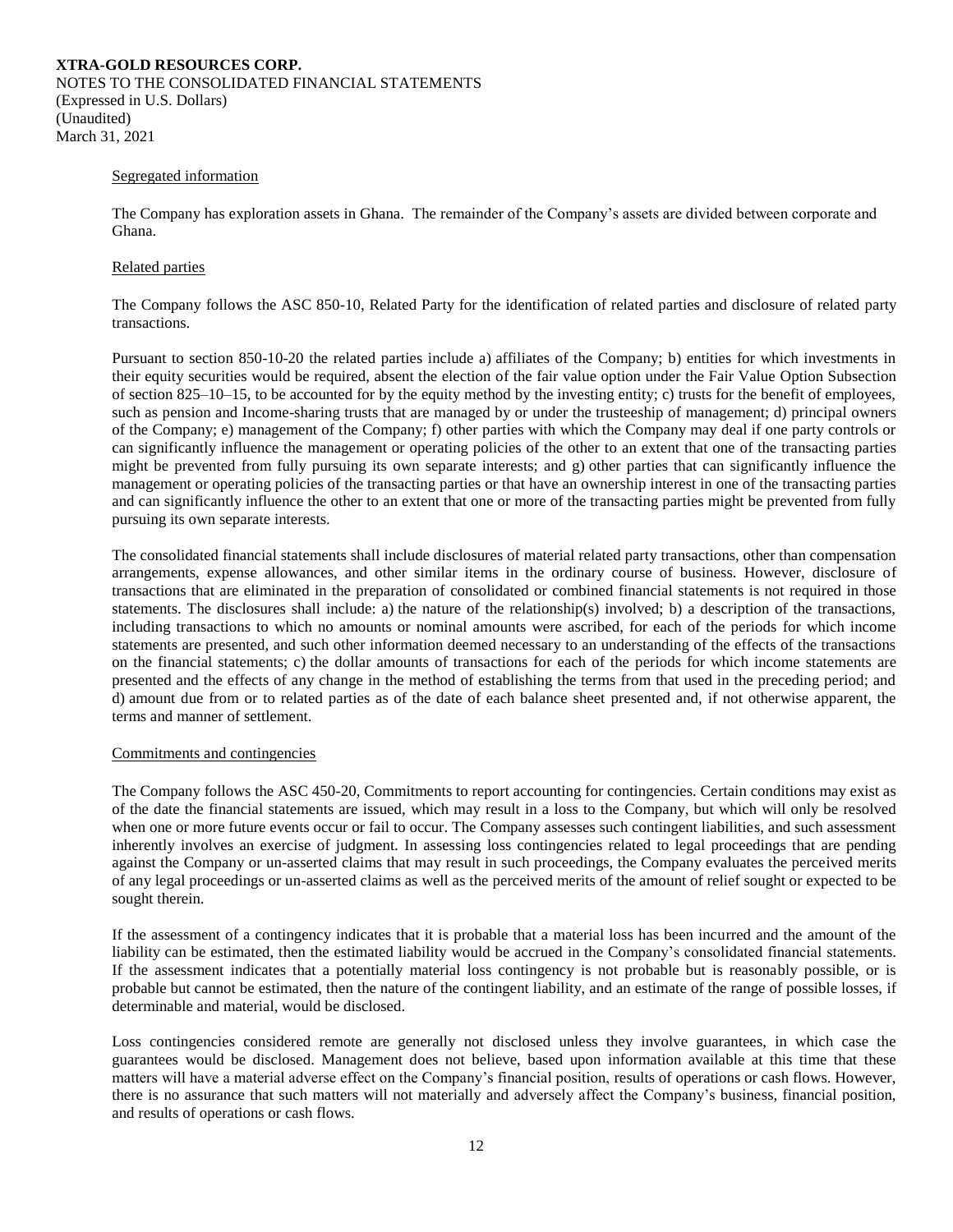#### **Recent accounting pronouncements**

In May 2014, the FASB issued ASU No. 2014-09, "Revenue from Contracts with Customers (Topic 606)" (ASU 2014-09) as modified by ASU No. 2015-14, "Revenue from Contracts with Customers (Topic 606): Deferral of the Effective Date," ASU 2016-08, "Revenue from Contracts with Customers (Topic 606): Principal versus Agent Considerations (Reporting Revenue Gross versus Net)," ASU No. 2016-10, "Revenue from Contracts with Customers (Topic 606): Identifying Performance Obligations and Licensing," and ASU No. 2016-12, "Revenue from Contracts with Customers (Topic 606): Narrow-Scope Improvements and Practical Expedients." The revenue recognition principle in ASU 2014-09 is that an entity should recognize revenue to depict the transfer of goods or services to customers in an amount that reflects the consideration to which the entity expects to be entitled in exchange for those goods or services.

In addition, new and enhanced disclosures will be required. Companies may adopt the new standard either using the full retrospective approach, a modified retrospective approach with practical expedients, or a cumulative effect upon adoption approach. The Company adopted ASU 2014-09 on January 1, 2018, using the modified retrospective approach. Because the Company doesn't have any customer contracts as of January 1, 2018, the adoption of ASU 2014-09 did not have a material impact on the Company's financial position, results of operations, equity or cash flows.

In November 2015, the FASB issued ASU No. 2015-17, *Income Taxes (Topic 740),* which requires that all deferred income tax assets and liabilities be presented as noncurrent in the balance sheet. The pronouncement is effective for financial statements issued for annual periods beginning after December 15, 2018 with early application permitted. The adoption of this guidance did not have a material impact on our consolidated financial statements.

In November 2016, the FASB issued ASC Update No. 2016-18 (Topic 230) Statement of Cash Flows – Restricted Cash (a consensus of the FASB Emerging Issues Task Force). The amendments in this update require that restricted cash and restricted cash equivalents be included with cash and cash equivalents when reconciling the beginning-of-period and end-ofperiod total amounts shown on the statement of cash flows. Current GAAP does not include specific guidance on the cash flow classification and presentation of changes in restricted cash. The updated guidance is effective for interim and annual periods beginning after December 15, 2017 and is required to be applied using a retrospective transition method to each period presented. The Company implemented this guidance effective January 1, 2018. Implementing this guidance did not have an impact on the Company's statement of cash flows, as restricted cash, if any, has already been included in total cash and cash equivalents.

In January 2016, the FASB issued Accounting Standards Update No. 2016-01, *Financial Instruments - Overall (Subtopic 825-10): Recognition and Measurement of Financial Assets and Financial Liabilities*. ASU 2016-01 requires that equity investments (except those accounted for under the equity method of accounting or those that result in consolidation of the investee) are to be measured at fair value with changes in fair value recognized in net income. However, an entity may choose to measure equity investments that do not have readily determinable fair values at cost minus impairment, if any, plus or minus changes resulting from observable price changes in orderly transactions for the identical or a similar investment of the same issuer. Furthermore, equity investments without readily determinable fair values are to be assessed for impairment using a quantitative approach. The amendments in ASU 2016-01 should be applied by means of a cumulative-effect adjustment to the balance sheet as of the beginning of the fiscal year of adoption, with other amendments related specifically to equity securities without readily determinable fair values applied prospectively. The amendments in ASU 2016-01 became effective for us as of the beginning of our 2019 fiscal year. The adoption of this guidance did not have a material impact upon our consolidated financial condition or results of operations.

On March 30, 2016, the FASB issued ASU No. 2016-09, *Improvements to Employee Share-Based Payment* Accounting, which simplifies various aspects related to the accounting and presentation of share-based payments. The amendments require entities to record all tax effects related to share-based payments at settlement or expiration through the income statement and the windfall tax benefit to be recorded when it arises, subject to normal valuation allowance considerations. All tax-related cash flows resulting from share-based payments are required to be reported as operating activities in the statement of cash flows. The updates relating to the income tax effects of the share-based payments including the cash flow presentation must be adopted either prospectively or retrospectively. Further, the amendments allow the entities to make an accounting policy election to either estimate forfeitures or recognize forfeitures as they occur. If an election is made, the change to recognize forfeitures as they occur must be adopted using a modified retrospective approach with a cumulative effect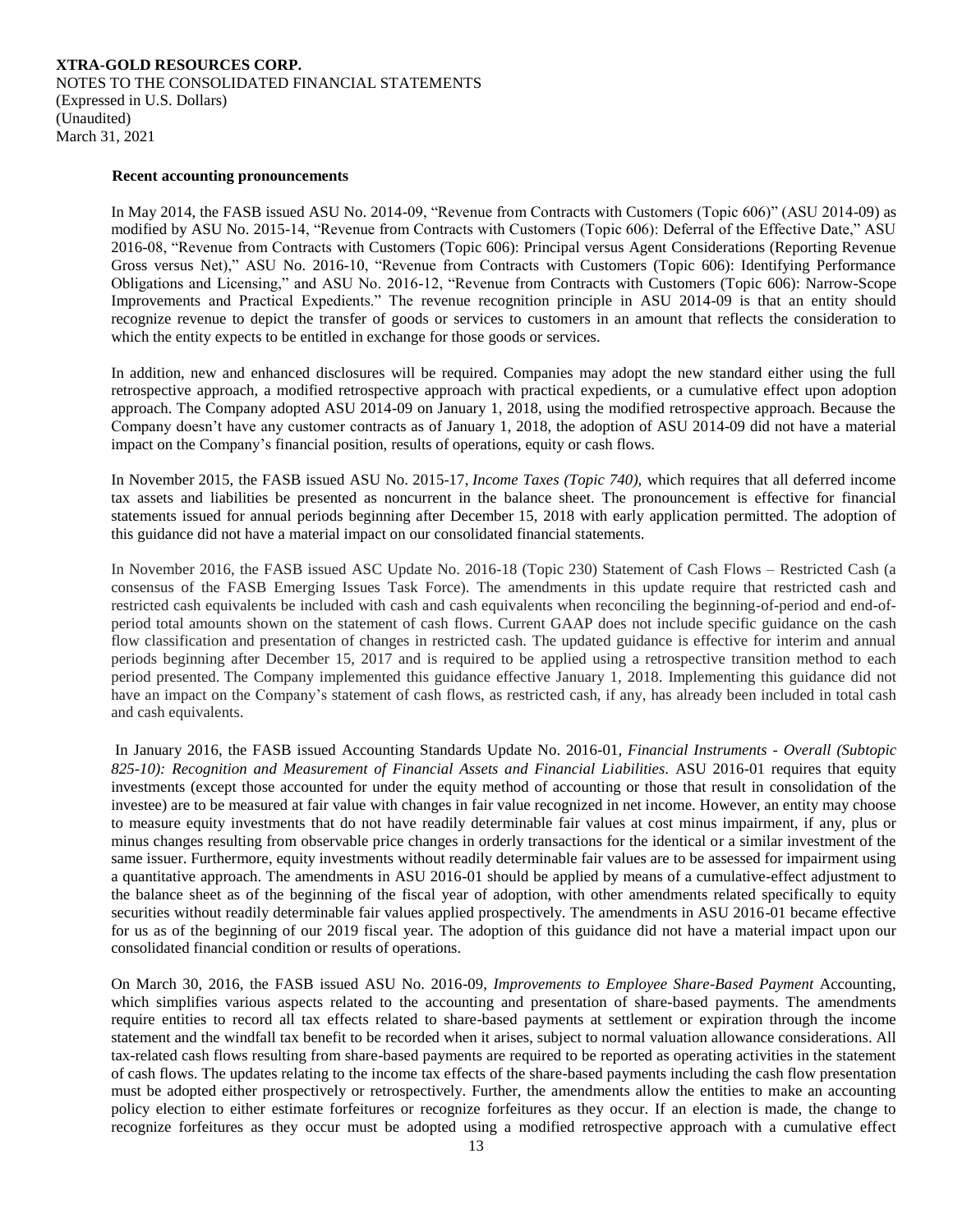adjustment recorded to opening retained earnings. The adoption of this standard in 2019 did not have a material impact upon our financial condition or results of operations.

In June 2018, the FASB issued "ASU 2018-07 - Compensation - Stock Compensation (Topic 718): Improvements to Nonemployee Share-Based Payment Accounting". The amendments in this update expand the scope of Topic 718 to include share-based payment transactions for acquiring goods and services from nonemployees. An entity should apply the requirements of Topic 718 to nonemployee awards except for specific guidance on inputs to an option pricing model and the attribution of cost (that is, the period of time over which share-based payment awards vest and the pattern of cost recognition over that period). The amendments specify that Topic 718 applies to all share-based payment transactions in which a grantor acquires goods or services to be used or consumed in a grantor's own operations by issuing share-based payment awards. The amendments also clarify that Topic 718 does not apply to share-based payments used to effectively provide (1) financing to the issuer or (2) awards granted in conjunction with selling goods or services to customers as part of a contract accounted for under Topic 606, Revenue from Contracts with Customers. Adoption of ASU 2018-07 in 2020 did not have a material impact on the Company's consolidated financial statements.

In August 2018, the FASB issued ASU No. 2018-13, Fair Value Measurement ("ASU 2018-13"), which eliminates, adds and modifies certain disclosure requirements for fair value measurements. The amendment is effective for interim and annual reporting periods beginning after December 15, 2019. The adoption of this guidance in 2020 did not have a material impact upon our consolidated financial condition or results of operations.

In November 2018, the FASB issued ASU No. 2018-18, Collaborative Arrangements ("ASU 2018-18"), which clarifies the interaction between ASC 808, Collaborative Arrangements and ASC 606, Revenue from Contracts with Customers. Certain transactions between participants in a collaborative arrangement should be accounted for under ASC 606 when the counterparty is a customer. In addition, ASU 2018-18 precludes an entity from presenting consideration from a transaction in a collaborative arrangement as revenue if the counterparty is not a customer for that transaction. ASU 2018-18 should be applied retrospectively to the date of initial application of ASC 606. This guidance is effective for interim and fiscal periods beginning after December 15, 2019. The adoption of this guidance in 2020 did not have a material impact upon our consolidated financial condition or results of operations.

In December 2019, the FASB issued ASU No. 2019-12, Income Taxes: Simplifying the Accounting for Income Taxes ("ASU 2019-12"), which eliminates certain exceptions related to the approach for intraperiod tax allocation, the methodology for calculating income taxes in an interim period and the recognition of deferred tax liabilities for outside basis differences. The new guidance also simplifies aspects of the accounting for franchise taxes and enacted changes in tax laws or rates and clarifies the accounting for transactions that result in a step-up in the tax basis of goodwill. The standard is effective for fiscal years and interim periods within those fiscal years beginning after December 15, 2020, with early adoption permitted. Adoption of the standard requires certain changes to be made prospectively, with some changes to be made retrospectively. The Company does not expect the adoption of this standard to have a material impact on its financial position, results of operations or cash flows.

In August 2020, the Financial Accounting Standards Board ("FASB") issued Accounting Standards Update ("ASU") No. 2020-06, Debt with Conversion and Other Options (Subtopic 470-20) and Derivatives and Hedging-Contracts in Entity's Own Equity (Subtopic 815-40), Accounting for Convertible Instruments and Contract's in an Entity's Own Equity. The ASU simplifies accounting for convertible instruments by removing major separation models required under current GAAP. Consequently, more convertible debt instruments will be reported as a single liability instrument with no separate accounting for embedded conversion features. The ASU removes certain settlement conditions that are required for equity contracts to qualify for the derivative scope exception, which will permit more equity contracts to qualify for it. The ASU simplifies the diluted net income per share calculation in certain areas. The ASU is effective for annual and interim periods beginning after December 31, 2021, and early adoption is permitted for fiscal years beginning after December 15, 2020, and interim periods within those fiscal years. The Company is currently evaluating the impact that this new guidance will have on its consolidated financial statements.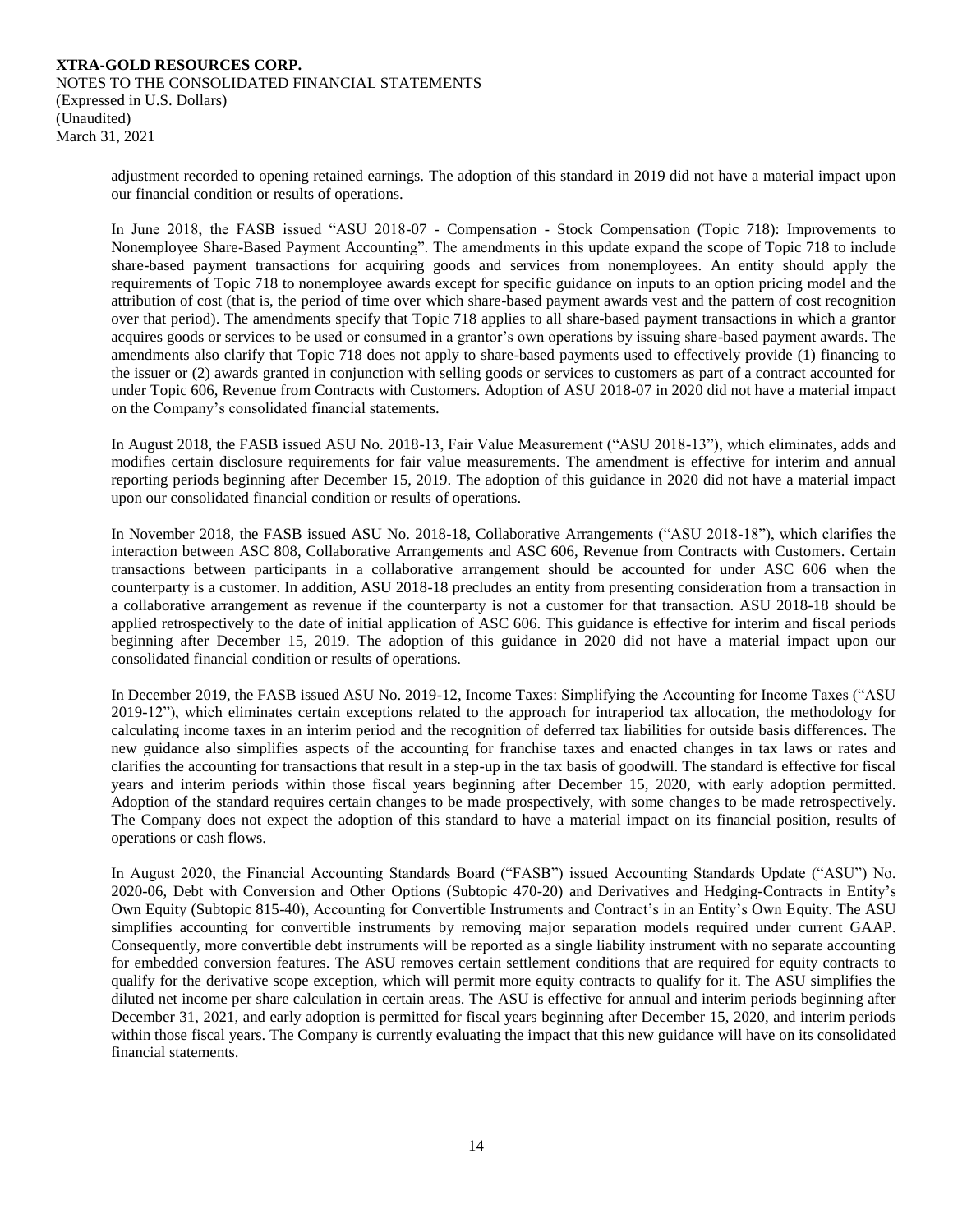## **4. INVESTMENTS IN TRADING SECURITIES**

At December 31, 2020, the Company held investments classified as trading securities, which consisted of various equity securities. All trading securities are carried at fair value. Private company investments are valued using Level 3 methods. Private company investments are initially valued at the cost of the investment. If a subsequent investment in the same security is made at a different price, the entire investment is valued at the new price and any gain or loss is recognized in other income, net. All other marketable securities are publicly traded and valued using Level 1 methods. As of December 31, 2020, the fair value of trading securities was \$2,345,984 (December 31, 2019 – \$887,143, December 31, 2018 – \$471,723).

|                                                                              | <b>March 31, 2021</b> | <b>December 31, 2020</b> |
|------------------------------------------------------------------------------|-----------------------|--------------------------|
| Investments in trading securities at cost                                    | \$.<br>2,305,357      | S.<br>1,977,477          |
| Unrealized gains (losses)                                                    | 559,328               | 368,507                  |
| Investments in trading securities at fair market value                       | \$2,864,685           | 2,345,984<br>\$.         |
| The fair value carrying value of investments by category is as follows:      |                       |                          |
|                                                                              | <b>March 31, 2021</b> | December 31, 2020        |
| Marketable Equity Securities - Level 1<br>Publicly traded investments        | \$2,342,538           | \$1,866,989              |
| Marketable Debt Securities - Level 2<br>Corporate bonds                      | 113,241               | 101,437                  |
| Non-Marketable Equity Securities - Level 3<br>Private investments            |                       |                          |
|                                                                              | 408,907               | 377,558                  |
| Total investments                                                            | \$<br>2,864,685       | \$2,345,984              |
| The gains and losses on investments by category is as follows:               |                       |                          |
| Marketable Equity Securities - Level 1                                       | <b>March 31, 2021</b> | <b>December 31, 2020</b> |
| Publicly traded investments - realized                                       | \$301,135             | \$<br>931,440            |
| Publicly traded investments - unrealized                                     | 69,185                | 385,076                  |
| Non-Marketable Debt Securities - Level 2<br>Private bonds                    | (125)                 | 937                      |
| Non-Marketable Equity Securities - Level 3<br>Private investments - realized |                       |                          |
| Private investments - unrealized                                             |                       | 29,246                   |
| Total investments                                                            | \$370,195             | \$1,346,699              |
|                                                                              |                       |                          |

# **5. EQUIPMENT**

|                       | <b>March 31, 2021</b> |    |                                    |   |                          |  |  |
|-----------------------|-----------------------|----|------------------------------------|---|--------------------------|--|--|
|                       | Cost                  |    | <b>Accumulated</b><br>Amortization |   | <b>Net Book</b><br>Value |  |  |
|                       |                       |    |                                    |   |                          |  |  |
| Exploration equipment | \$<br>2,034,869       | \$ | 1,620,009                          | S | 443,056                  |  |  |
| Vehicles              | 623,933               |    | 436,217                            |   | 127,318                  |  |  |
|                       | \$<br>2,658,802       | \$ | 2,056,226                          |   | 602,576                  |  |  |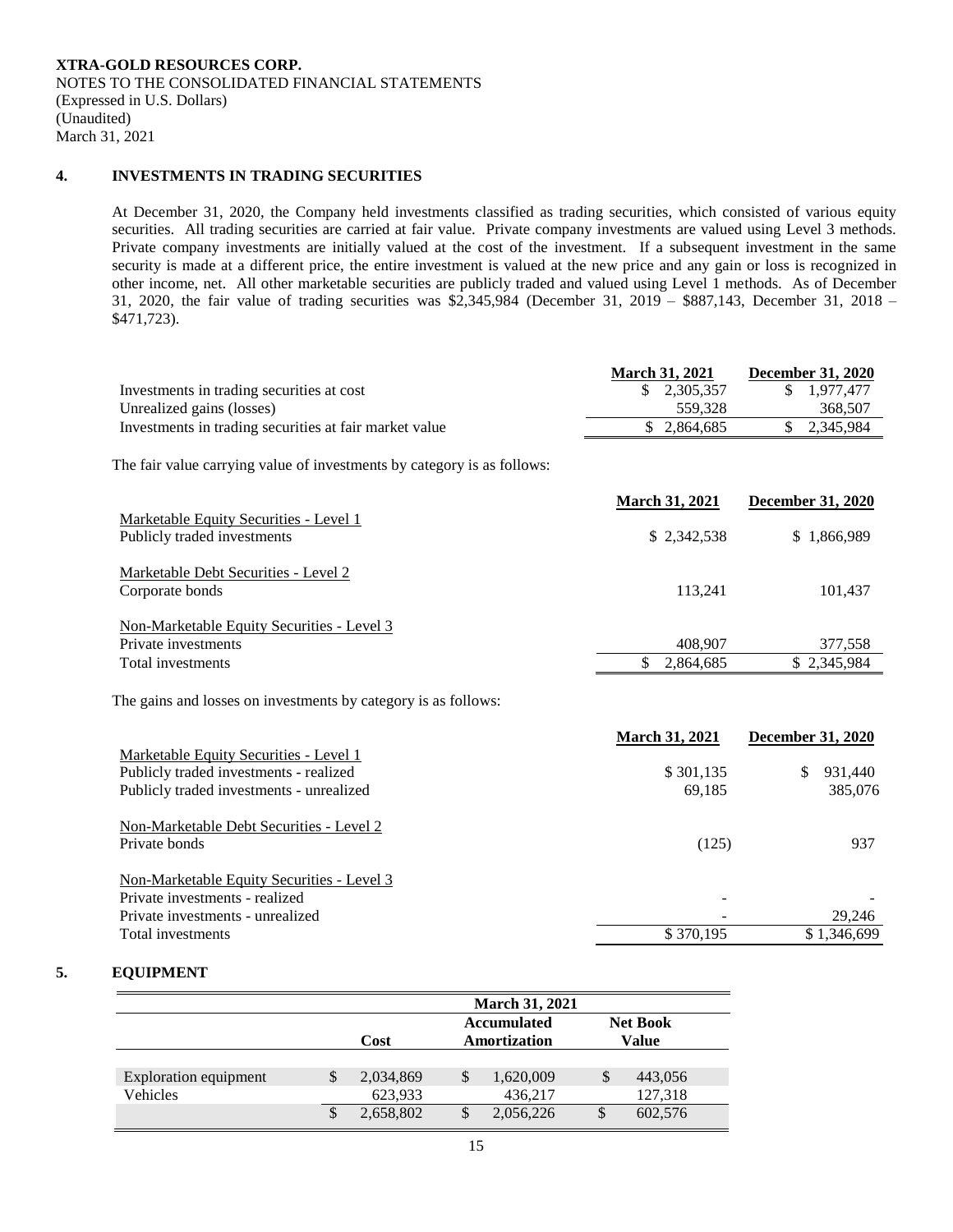The company expensed \$44,439 for amortization in the three months ended March 31, 2021.

|                       |                                            |    | <b>December 31, 2020</b> |   |                                 |
|-----------------------|--------------------------------------------|----|--------------------------|---|---------------------------------|
|                       | <b>Accumulated</b><br>Amortization<br>Cost |    |                          |   | <b>Net Book</b><br><b>Value</b> |
| Exploration equipment | \$<br>2,034,869                            | \$ | 1,591,813                | S | 443,056                         |
| Vehicles              | 547,294                                    |    | 419,975                  |   | 127,319                         |
|                       | \$<br>2,582,163                            | S  | 2,011,788                | ╓ | 570,375                         |

The company expensed \$154,939 for amortization in 2020 of which \$26,297 was expensed in the three months ended March 31, 2020.

# **6. MINERAL PROPERTIES**

|                                      |   | March 31,<br>2021 | December 31,<br>2020 |  |
|--------------------------------------|---|-------------------|----------------------|--|
| Acquisition costs                    | S | 1,607,729         | \$1,607,729          |  |
| Asset retirement obligation (Note 7) |   | 8.133             | 8.133                |  |
| Option payments received             |   | (881, 440)        | (881, 440)           |  |
| Total                                |   | 734.422           | 734.422              |  |

The Projects were purchased as a group in 2003, and the purchase price was not allocated between the properties and camp facilities.

## **Kibi, Kwabeng and Pameng Projects**

The Company holds the mineral rights over the lease area for Kibi , Kwabeng, and Pameng Projects, all of which are located in Ghana. All three mining leases grant the Company the right to produce gold. The Kwabeng and Pameng mining leases expired on July 26, 2019.

All required documentation to extend the lease for our Kibi Project (formerly known as the Apapam Project) for 15 years from December 17, 2015 has been submitted to the Ghana Minerals Commission. No additional information was requested or submitted in the three months ended March 31, 2021 and the year ended December 31, 2020. As of these extensions generally take years for the regulatory review to be completed, and the Company is not yet in receipt of the renewal extension approval. However, until the Company receives the renewal extension approval, the old lease remains in force under the mineral laws. The renewal extension is in accordance with the terms of application and payment of fees to the Minerals Commission.

The Company has applied to Minerals Commission for a renewal extension for the Kwabeng and Pameng mining leases and has submitted all the required documentation to renew and extend these leases for a further 15 years.

All gold production will be subject to a production royalty of the net smelter returns ("NSR") payable to the Government of Ghana.

## **Banso and Muoso Projects**

During the year ended December 31, 2010, the Company made an application to Mincom to convert a single prospecting license ("PL") securing its interest in the Banso and Muoso Projects located in Ghana to a mining lease covering the lease area of each of these Projects. This application was approved by Mincom who subsequently made recommendation to the Minister of Lands, Forestry and Mines to grant an individual mining lease for each Project. On January 6, 2011, the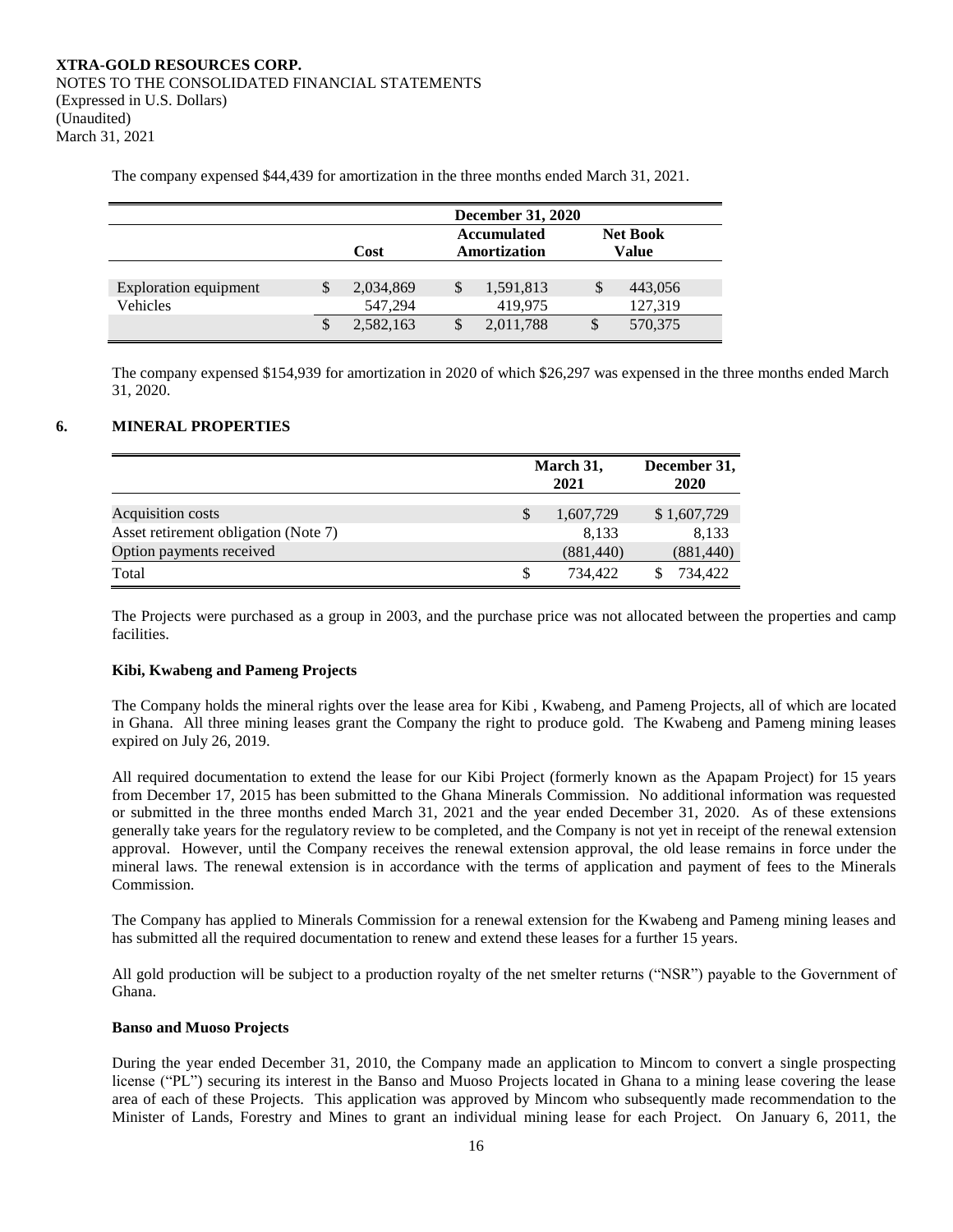Government of Ghana granted two mining leases for these Projects. These mining leases grant the Company mining rights to produce gold in the respective lease areas until January 5, 2025 with respect to the Banso Project and until January 5, 2024 with respect to the Muoso Project. These mining leases supersede the PL previously granted to the Company. Among other things, both mining leases require that the Company:

- i) pay the Government of Ghana a fee of \$30,000 in consideration of granting of each lease (paid in the March 2011 quarter);
- ii) pay annual ground rent of GH¢189,146 (approximately USD\$35,688) for the Banso Project and GH¢202,378 (approximately USD\$38,185) for the Muoso Project;
- iii) commence commercial production of gold within two years from the date of the mining leases; and
- iv) pay a production royalty to the Government of Ghana. The Company has filed for the necessary permits to commence work on the project. The permits were approved and work has commenced on the properties.

## **Mining Lease and Prospecting License Commitments**

The Company is committed to expend, from time to time fees payable

(a) to the Minerals Commission for:

- (i) a grant or renewal of an expiry date of a prospecting license (currently an annual fee maximum of \$70.00 per cadastral unit/or 21.24 hectare);
- (ii) a grant or renewal of a mining lease (currently an annual fee maximum of \$1,000.00 per cadastral units/or 21.24 hectare); and
- (iii) annual operating permits;

(b) to the Environmental Protection Agency ("EPA") (of Ghana) for:

- i) processing and certificate fees with respect to EPA permits;
- ii) the issuance of permits before the commencement of any work at a particular concession; or
- iii) the posting of a bond in connection with any mining operations undertaken by the Company;

(c) for a legal obligation associated with our mineral properties for clean up costs when work programs are completed.

# **7. ASSET RETIREMENT OBLIGATION**

|                            | March 31,<br>2021 |         | December 31,<br>2020 |  |  |
|----------------------------|-------------------|---------|----------------------|--|--|
| Balance, beginning of year | \$                | 140,397 | 158,914              |  |  |
| Change in obligation       |                   | (9,257) | (18,517)             |  |  |
| Accretion expense          |                   |         |                      |  |  |
| Balance, end of year       |                   | 131,140 | 140,397              |  |  |

The Company has a legal obligation associated with its mineral properties for clean up costs when work programs are completed. Most of the cash will be spent to return the grade of disturbed land to its original state and to plant vegetation.

The rehabilitation obligation is estimated at \$131,140 (December 31, 2020 - \$140,397). During 2021 and 2020, the obligation was estimated based on actual reclamation cost experience on an average per acre basis and the remaining acres to be reclaimed. It is expected that this obligation will be funded from general Company resources at the time the costs are incurred. The Company has been required by the Ghanaian government to post a bond of US\$296,322 which has been recorded in restricted cash.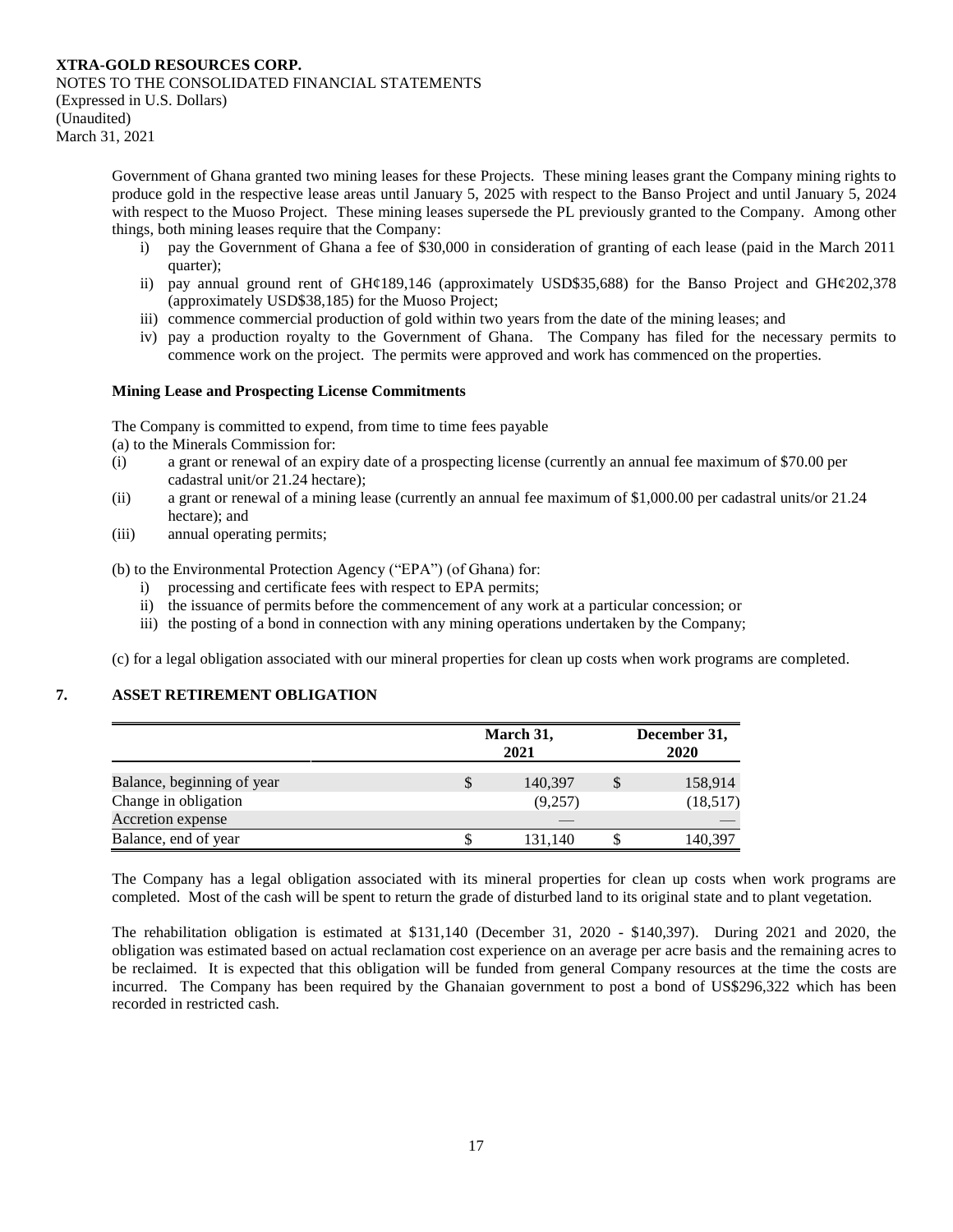## **8. INVENTORIES**

Inventories consisted of the following:

|               | March 31,<br>2021 | December 31,<br>2020 |
|---------------|-------------------|----------------------|
| Raw materials | 393,034           | 841,978              |
|               |                   |                      |

Inventory consists of raw gold awaiting transport to the smelter.

## **9. CAPITAL STOCK**

#### *Authorized stock*

The Company's authorized shares are 250,000,000 common shares with a par value of \$0.001 per share.

#### **Issuances of shares**

During the period ended March 31, 2021, the Company issued 130,000 shares at prices between CAD\$0.23 and CAD\$0.50 per share for proceeds of CAD\$37,500 (\$30,180) on exercise of stock options.

During the year ended December 31, 2020, the Company issued 885,000 shares at CAD\$0.50 per share for proceeds of CAD\$442,500 (\$334,132) on exercise of warrants and issued 346,500 shares at prices between CAD\$0.15 and CAD\$0.50 per share for proceeds of CAD\$94,575 (\$71,912) on exercise of stock options.

## **Cancellation of shares**

During the period ended March 31, 2021, 41,900 shares were re-purchased for \$47,178 and were cancelled. A total of 5,200 common shares re-purchased in 2020 for \$4,857 were cancelled in 2021. A further total of 52,200 common shares were repurchased in March 2021, for \$49,060 and held in treasury. These 52,200 shares were cancelled in April 2021.

During the year ended December 31, 2020, a total of 233,600 shares were re-purchased for \$116,954 and were cancelled. A further total of 25,000 common shares were re-purchased in 2019 for \$9,430 were cancelled in 2020. A total of 5,200 common shares were re-purchased in 2020 for \$4,857 and held in treasury. These 5,200 shares were cancelled in January 2021.

#### **Stock options**

At June 30, 2011, the Company adopted a new 10% rolling stock option plan (the "2011 Plan") and cancelled the 2005 equity compensation plan. Pursuant to the 2011 Plan, the Company is entitled to grant options and reserve for issuance up to 10% of the shares issued and outstanding at the time of grant. The terms and conditions of any options granted, including the number and type of options, the exercise period, the exercise price and vesting provisions, are determined by the Compensation Committee which makes recommendations to the board of directors for their approval. The maximum term of options granted cannot exceed 10 years.

The TSX's rules relating to security-based compensation arrangements require that every three years after the institution of a security-based compensation arrangement which does not have a fixed maximum aggregate of securities issuable, all unallocated options must be approved by a majority of the Company's directors and by the Company's shareholders. The Board approved all unallocated options under the Option Plan on March 26, 2020 which was approved by the Company's shareholders at the annual and special meeting held on June 25, 2020.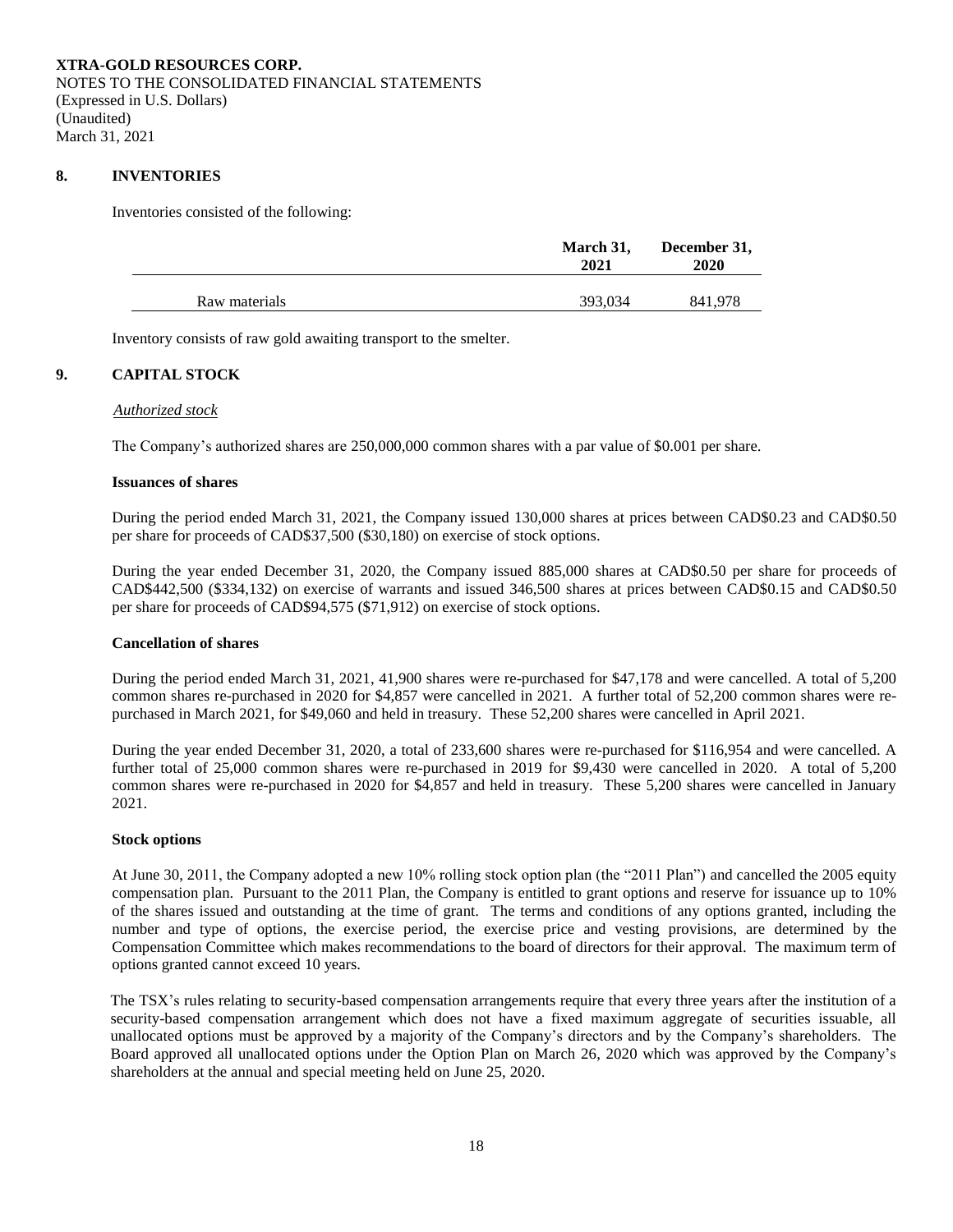| Number of      | <b>Exercise</b>  | <b>Expiry Date</b> |
|----------------|------------------|--------------------|
| <b>Options</b> | <b>Price</b>     |                    |
| 125,000        | CDN\$0.65        | July 25, 2021      |
| 120,000        | CDN\$0.59        | May 31, 2022       |
| 125,000        | CDN\$0.27        | July 1, 2022       |
| 382,000        | CDN\$0.15        | December 31, 2022  |
| 54,000         | <b>CDN\$0.60</b> | June 1, 2025       |
| 250,000        | <b>CDN\$0.20</b> | October 8, 2025    |
| 360,000        | CDN\$1.23        | October 23, 2025   |
| 400,000        | <b>CDN\$0.40</b> | May 5, 2026        |
| 690,000        | CDN\$0.30        | July 1, 2026       |
|                |                  |                    |

At March 31, 2021, the following stock options were outstanding:

Stock option transactions and the number of stock options outstanding are summarized as follows:

|                           | <b>March 31, 2021</b>       |                                                        | <b>December 31, 2020</b>    |                                                        |  |
|---------------------------|-----------------------------|--------------------------------------------------------|-----------------------------|--------------------------------------------------------|--|
|                           | Number of<br><b>Options</b> | Weighted<br>Average<br><b>Exercise</b><br><b>Price</b> | Number of<br><b>Options</b> | Weighted<br>Average<br><b>Exercise</b><br><b>Price</b> |  |
| beginning<br>Outstanding, |                             |                                                        |                             |                                                        |  |
| of year                   | 2,636,000                   | \$0.35                                                 | 2,615,000                   | \$0.23                                                 |  |
| Granted                   |                             |                                                        | 534,000                     | 0.80                                                   |  |
| Exercised                 | (130,000)                   | 0.23                                                   | (346,500)                   | 0.21                                                   |  |
| Cancelled/Expired         |                             |                                                        | (166,500)                   | 0.31                                                   |  |
| Outstanding, end of year  | 2,506,000                   | \$0.36                                                 | 2,636,000                   | \$0.35                                                 |  |
|                           |                             |                                                        |                             |                                                        |  |
| Exercisable, end of year  | 2.506,000                   | \$0.36                                                 | 2.636,000                   | \$0.35                                                 |  |

The aggregate intrinsic value for options vested and for total options as of March 31, 2021 is approximately \$1,461,818 (December 31, 2020 - \$1,666,776). The weighted average contractual term of stock options outstanding and exercisable as at March 31, 2021 is 3.2 years (December 31, 2020 – 3.3 years).

No stock options were granted in the three month period ended March 31, 2021. The fair value of stock options granted, vested, and modified during the year ended December 31, 2020 was \$196,115, which has been included in general and administrative expense.

The following assumptions were used for the Black-Scholes valuation of stock options amended during the years ended December 31, 2020, 2019, and 2018:

|                         | 2020             |
|-------------------------|------------------|
|                         |                  |
| Risk-free interest rate | 1.75%            |
| Expected life           | 3.0 years<br>70% |
| Annualized volatility   |                  |
| Dividend rate           | __               |

During 2020 the Company granted 314,000 options to insiders at a prices between \$0.47 (CAD\$0.60) and \$0.96 (CAD\$1.23). A further 100,000 options were granted to non-insiders at between \$0.47 (CAD\$0.60) and \$0.96 (CAD\$1.23). Consultants received 120,000 options priced at \$0.47 (CAD\$0.60).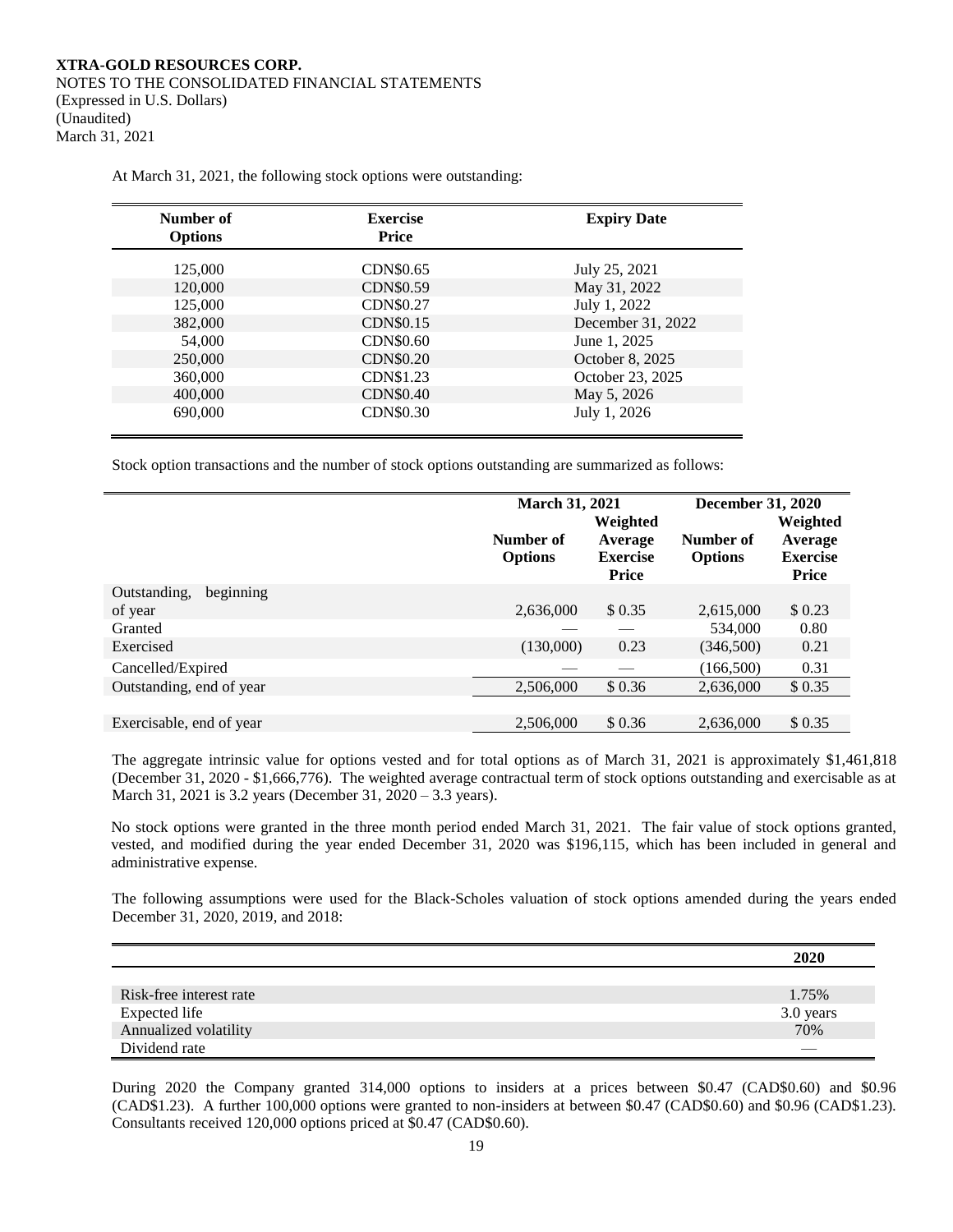## **Warrants**

At March 31, 2021 and December 31, 2020, there were no warrants outstanding.

Warrant transactions and the number of warrants outstanding are summarized as follows:

|                              | 2021 | 2020                |  |
|------------------------------|------|---------------------|--|
|                              |      |                     |  |
| Balance, beginning of period |      | 1,250,000 CAD\$0.50 |  |
| <b>Issued</b>                |      |                     |  |
| Exercised                    |      | (885,000) CAD\$0.50 |  |
| Expired                      | ___  | (365,000) CAD\$0.50 |  |
| Balance, end of period       |      |                     |  |

The fair value of the warrants estimated at March 31, 2021 and December 31, 2020 using the Black-Scholes Options Pricing Model was \$Nil.

Under US GAAP when the strike price of the warrants is denominated in a currency other than an entity's functional currency, the warrants would not be considered indexed to the entity's own stock, and would consequently be considered to be a derivative liability. The common share purchase warrants described above are denominated in CAD dollars and the Company's functional currency is the US dollar. As a result, the Company determined that these warrants are not considered indexed to the Company's own stock and characterized the fair value of these warrants as derivative liabilities upon issuance. The derivative will be subsequently marked to market through income.

The Company determined that the fair value of the warrant liability using the Black-Scholes Options Pricing Model at May 25, 2016 to be \$70,712. In August 2017, the Company extended the term of the non-broker warrants until August 25, 2018 and decreased the strike price of the warrants to CAD\$0.50. The Company determined that the warrant extension created a fair value of the warrant liability using the Black-Scholes Options Pricing Model at August 25, 2017 of \$17,112.

The Company recorded the full value of the derivative as a liability at issuance and recognized the amount as financing expense in the consolidated statement of operations. In August 2017, a further charge was recognized when the non-broker warrants were extended and the strike price was changed. At December 31, 2020, 2019, and 2018, the fair value adjustment was recognized in the consolidated statement of operations.

In August 2018, the Company extended the term of the warrants until February 25, 2020, leaving the strike price unchanged. The Company determined that the warrant extension created a fair value of the warrant liability using the Black-Scholes Options Pricing Model at August 25, 2018 of \$11,147. This value was recognized as an expense in the period incurred.

# **10. RELATED PARTY TRANSACTIONS**

During the three-month periods ended March 31, 2021 and 2020, the Company entered into the following transactions with related parties:

|                                                                | March 31,<br>2021 | March 31,<br>2020 |
|----------------------------------------------------------------|-------------------|-------------------|
|                                                                |                   |                   |
| Consulting fees paid or accrued to officers or their companies | \$465,859         | \$233,211         |
| Directors' fees                                                | 592               | 564               |
|                                                                |                   |                   |
| Stock option grants to officers and directors                  |                   |                   |
| Stock option grant price range                                 |                   |                   |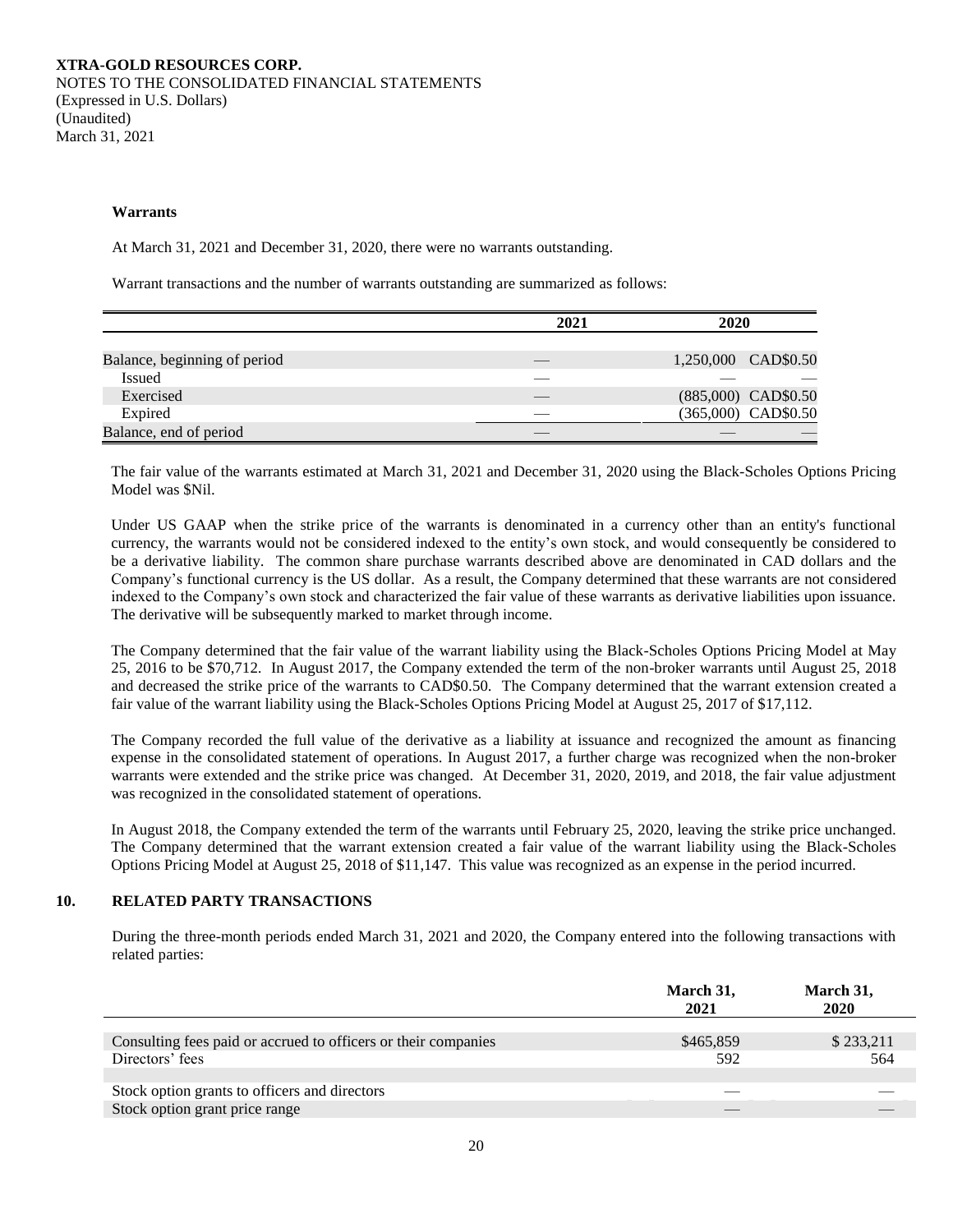Of the total consulting fees noted above, \$372,042 (March 31, 2020 - \$188,281) was incurred by the Company to a private company of which a related party is a 50% shareholder and director. The related party was entitled to receive \$186,021 (March 31, 2020 - \$94,141) of this amount. As at March 31, 2021, a balance of \$110,087 (December 31, 2020 - a prepaid balance of \$12,065) is due to this related company.

During the three months ended March 31, 2021 and 2020 the Company did not grant stock options to insiders.

# **11. SUPPLEMENTAL DISCLOSURE WITH RESPECT TO CASH FLOWS**

|                                  |    | March 31,<br>2021 |  |
|----------------------------------|----|-------------------|--|
| Cash paid during the period for: |    |                   |  |
| Interest                         | ٠D |                   |  |
| Income taxes                     |    |                   |  |

There were no significant non-cash transactions during the periods ended March 31, 2021 and March 31, 2020.

# **12. DEFERRED INCOME TAXES**

This note has not been updated from December 31, 2020.

# **13. SEGMENTED INFORMATION**

The Company has one reportable segment, being the exploration and development of resource properties. Geographic information is as follows:

|                                | March 31,<br>2021 |           | December 31,<br>2020 |
|--------------------------------|-------------------|-----------|----------------------|
|                                |                   |           |                      |
| Cash and restricted cash:      |                   |           |                      |
| Canada                         | \$                | 5,065,609 | \$<br>4,330,650      |
| Ghana                          |                   | 1,904,945 | 416,928              |
| Total cash and restricted cash |                   | 6,970,554 | 4,747,578            |
| Capital assets                 |                   |           |                      |
| Canada                         |                   |           |                      |
| Ghana                          |                   | 1,336,999 | 1,304,797            |
| Total capital assets           |                   | 1,336,999 | 1,304,797            |
| Total                          |                   | 8,307,553 | 6,052,375            |

## **14. CONTINGENCY AND COMMITMENTS**

#### a) Bond deposit

The Government of Ghana initially required an environmental bond of \$385,000 for the Banso permit and \$327,000 for the Muoso permit. The Company has submitted a request for a reduction of these fees to the government and is awaiting a response.

The Company has been required by the Ghanaian government to post a bond of US\$296,322 which has been recorded in restricted cash (see Note 7).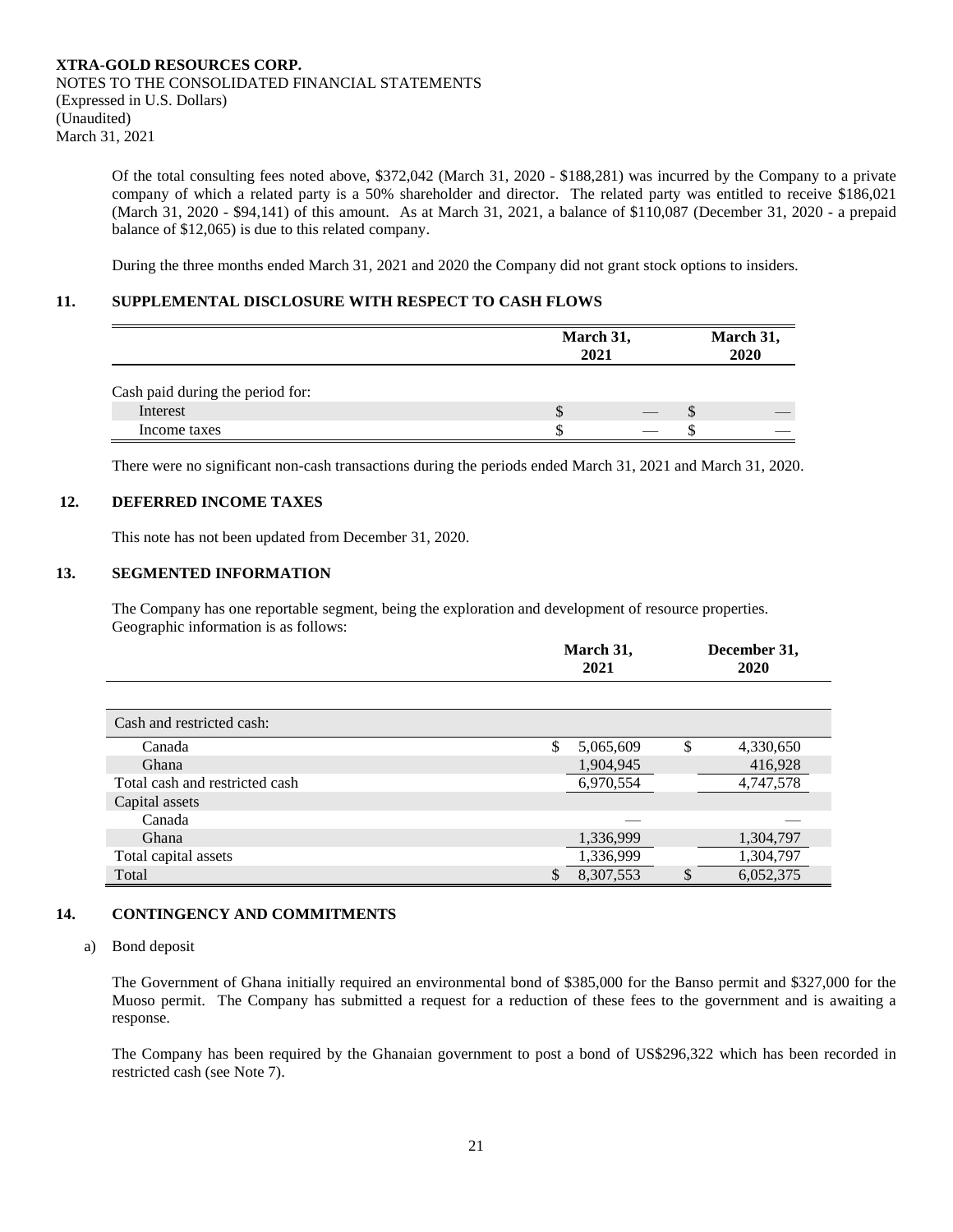b) Litigation

From time to time, the Company may become involved in various lawsuits and legal proceedings, which arise, in the ordinary course of business. However, litigation is subject to inherent uncertainties, and an adverse result in these or other matters may arise from time to time that may harm the Company's business. The Company is not aware of any such legal proceedings other than below disclosed that will have, individually or in the aggregate, a material adverse effect on its business, financial condition or operating results.

The Company is a party to three pending lawsuits. The first lawsuit claims mining activities of the Company are illegal and cause substantial environmental damage to the community. The second lawsuit claims that all leases issued to mining companies in Ghana violate the Ghana Constitution and are therefore illegal. The third lawsuit claims that an Xtra contracted worker caused bodily harm on another person. The Company will defend itself in each of these lawsuits if required, and believes both cases are completely without merit and frivolous.

The Company is subject to additional legal proceedings and claims which arise in the ordinary course of its business. Although occasional adverse decisions or settlements may occur, the Company believes that the final disposition of such matters should not have a material adverse effect on its financial position, results of operations or liquidity.

On July 23, 2019, Minerals Commission issued four invoices totaling \$4,654,800 to our Ghanaian subsidiary. These invoices were titled "Outstanding Annual Mineral Right Fees" for four of our concessions (Muoso, Banso, Pameng and Apapam), which Minerals Commission indicated were related to the period from 2013 to 2018, for new annual mineral fees. However, all of our mining leases all have a one-time fixed consideration fee, which was paid when our leases were granted. We responded to Minerals Commission (the "Letters") on September 23, 2019, objecting to the four improper invoices. Our Letters outline the specific violated terms of our leases and various mineral laws. The Minerals Commission has not responded to our Letter. Should Minerals Commission challenge our Letters, our Company could enter dispute resolution arbitration clause under the Mineral Act. We believe the invoices are not legally enforceable under the Mineral Act, and have not included any amount related to these invoices in our accounts.

(c) Credit risk

Financial instruments that are potentially subject to credit risk consist principally of trade receivables. The Company believes the concentration of credit risk in its trade receivables is substantially mitigated by its ongoing credit evaluation process and relatively short collection terms. The Company does not generally require collateral from customers. The Company evaluates the need for an allowance for doubtful accounts based upon factors surrounding the credit risk of specific customers, historical trends and other information.

(d) Exchange rate risk

The functional currency of the Company is US\$, to date the majority of the revenues and costs are denominated in Ghana and a significant portion of the assets and liabilities are denominated in both Canada and Ghana. As a result, the Company is exposed to foreign exchange risk as its revenues and results of operations may be affected by fluctuations in the exchange rate between US\$ and Ghana currency. If Ghana depreciates against US\$, the value of Ghana revenues and assets as expressed in US\$ financial statements will decline. The Company does not hold any derivative or other financial instruments that expose to substantial market risk.

(e) Economic and political risks

The Company's operations are conducted in Ghana. Accordingly, the Company's business, financial condition and results of operations may be influenced by the political, economic and legal environment in Ghana, and by the general state of the Ghana economy.

The Company's operations in the Ghana are subject to special considerations and significant risks not typically associated with companies in North America and Western Europe. These include risks associated with, among others, the political, economic and legal environment and foreign currency exchange. The Company's results may be adversely affected by